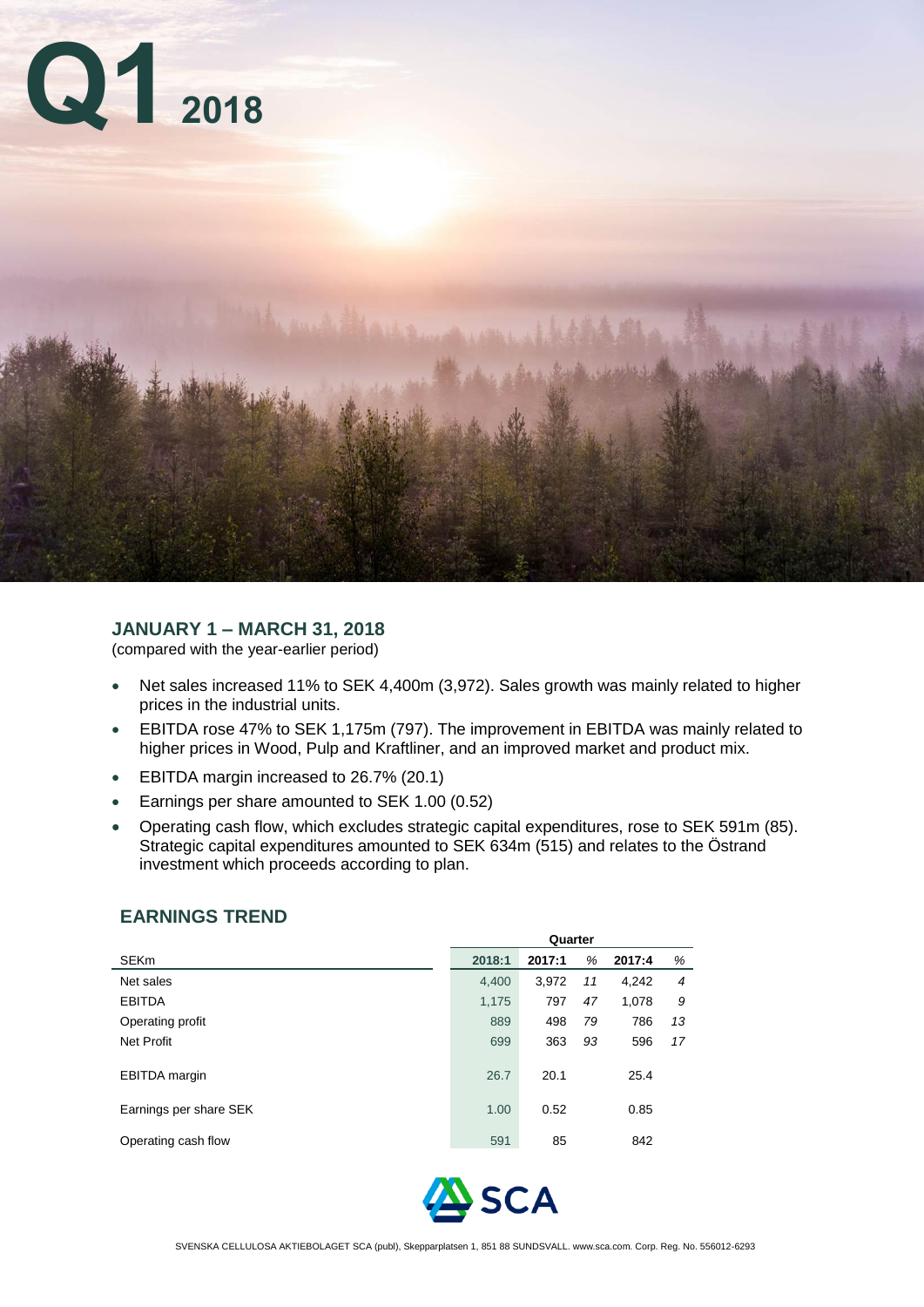## **COMMENTS ON THE FINANCIAL STATEMENTS**

The market trend in the first quarter was positive in all of SCA's product areas, with healthy demand and continued price increases. Earnings improved compared with the preceding quarter as well as the first quarter last year. The main contribution toward the earnings improvement was from kraftliner and pulp.

Despite exceptionally harsh winter conditions, timber supply to SCA's industries remained stable, and there were no production stoppages due to lack of timber. Transportation and felling operations however were affected, resulting in slightly higher costs for the period.

Demand in the Wood segment remained strong in all SCA's main markets, driven by a favorable level of construction activity and a growing market for home improvement. Further price increases were implemented during the first quarter.

The positive trend in the pulp market continues, with favorable global demand. The price of softwood kraft pulp rose in the quarter and additional price increases have been announced from April. SCA is investing SEK 7.8bn in doubling the production of bleached softwood kraft pulp. The expanded facility will begin operating in June 2018 and then gradually increase to full capacity. The project is on track both in terms of time and budget.

The market for kraftliner remains strong, with growing demand and limited supply. In addition to the positive economic trend in Europe, growth in e-commerce increases demand for transport packaging. During the quarter, price increases of EUR 60 per tonne were announced for all grades of brown and white kraftliner.

Capacity reductions in publication papers have created a better balance between supply and demand in a structurally contracting market. The improved balance has resulted in a more stable market with higher prices.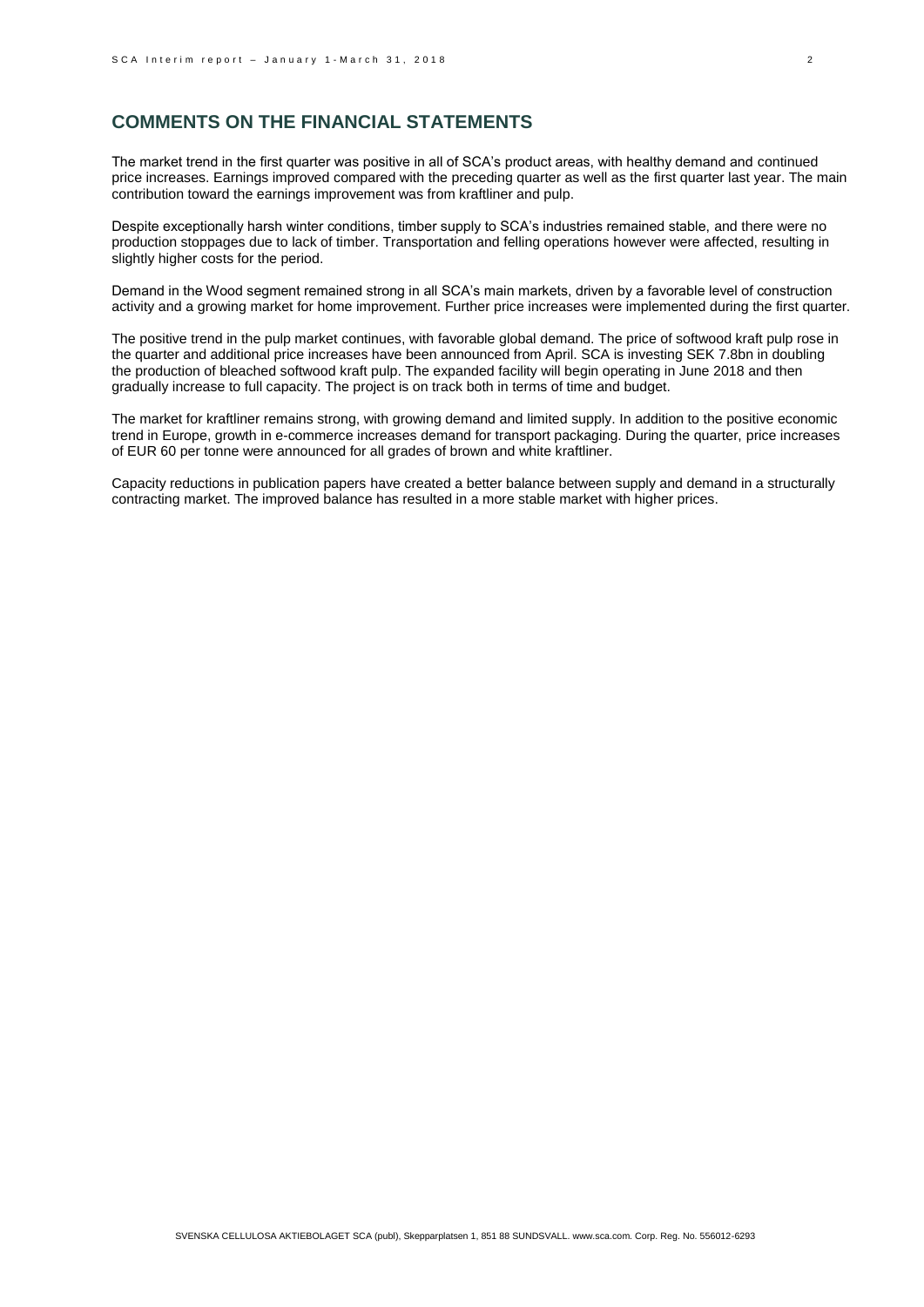



## **GROUP**

## **SALES AND OPERATING PROFIT**

#### **January-March 2018 compared with January-March 2017**

Net sales amounted to SEK 4,400m (3,972), an increase of 11%, of which price/mix accounted for 13%, volume for -3%, and currency for 1%. Sales growth was mainly related to higher prices in the industrial units.

EBITDA increased 47% to SEK 1,175m (797), which corresponds to an EBITDA margin of 26.7% (20.1). The increase was mainly attributable to higher selling prices. Earnings were positively impacted by exchange rate effects, but adversely impacted by higher raw material costs and slightly lower volumes. Planned project-related costs of SEK 16m (15) for the investment in Östrand had a negative impact on EBITDA. The cost of planned maintenance stops amounted to SEK 0m (11). Refer to page 5 for details.

Operating profit increased 79% to SEK 889m (498).

#### **January-March 2018 compared with October-December 2017**

Net sales increased 4%, of which price/mix accounted for 4%, volume -1% and currency 1%. Net sales amounted to SEK 4,400m (4,242).

EBITDA increased 9% to SEK 1,175m (1,078). The increase was mainly attributable to higher selling prices and positive exchange rate effects. Higher raw material and energy costs had a negative impact on earnings. Planned maintenance stops had a SEK 0m (83) impact on earnings. Planned project-related costs of SEK 16m (28) for the investment in Östrand had a negative impact on earnings.

Operating profit increased 13% to SEK 889m (786).

#### **vs. 2017:1**

**Change in net sales (%)**

**2018:1** 

**2018:1 vs.** 

|              | 2017:1 | 2017:4 |
|--------------|--------|--------|
| <b>Total</b> | 11     |        |
| Price/mix    | 13     |        |
| Volume       | -3     | -1     |
| Currency     |        |        |

#### **Change in EBITDA (%)**

|               | 2018:1<br>VS.<br>2017:1 | 2018:1<br>VS.<br>2017:4 |
|---------------|-------------------------|-------------------------|
| <b>Total</b>  | 47                      | 9                       |
| Price/mix     | 60                      | 15                      |
| Volume        | -3                      | $-1$                    |
| Raw materials | -8                      | -9                      |
| Energy        | 1                       | -4                      |
| Currency      | 5                       | 3                       |
| Other         | -8                      | 5                       |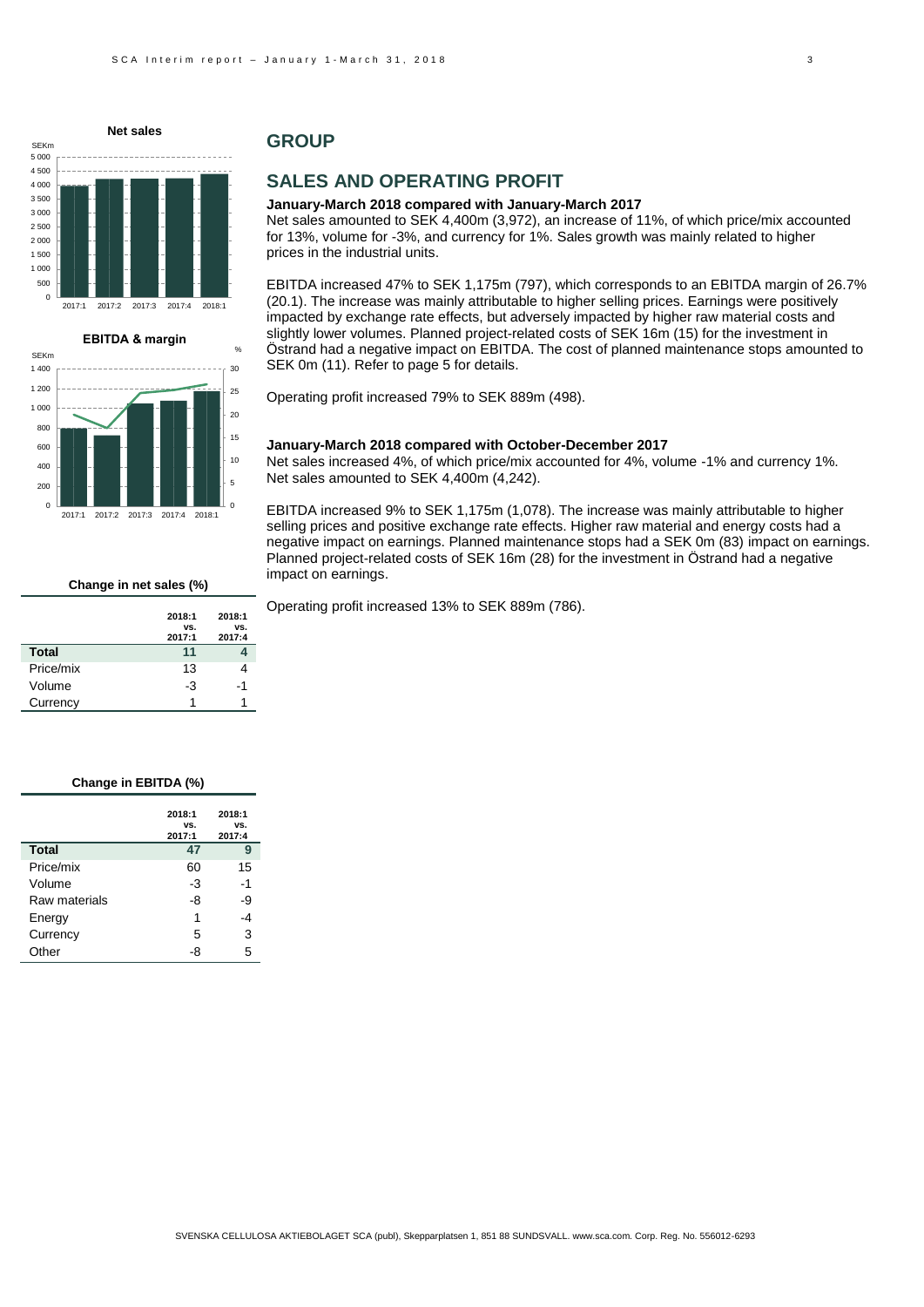#### **Operating cashflow**



### **CASH FLOW**

#### **January-March 2018 compared with January-March 2017**

The operating cash surplus amounted to SEK 922m (574). The cash flow effect of changes in working capital was SEK -159m (-354). Working capital as a share of net sales was stable at 17.1% (18.4). Net current capital expenditures amounted to SEK -76m (-126). Operating cash flow totaled SEK 591m (85).

Strategic capital expenditures amounted to SEK -634m (-515) and related to the investment in increased capacity at the Östrand pulp mill, see page 5. Cash flow for the period was SEK -45m (136).

### **FINANCING**

At March 31, 2018, net debt totaled SEK 7,256m, an increase during the quarter of SEK 1,290m, due to the dividend of SEK 1,054m (SEK 1.50 per share).

At March 31, 2018, gross debt amounted to SEK 9,729m, with an average maturity of 4.0 years and an average fixed-interest rate period of 6.6 months. Unutilized credit facilities amounted to SEK 7,000m. Cash and cash equivalents amounted to SEK 506m at March 31, 2018.

At the end of the period, the debt/equity ratio was 0.20 (0.16).

In the January-March 2018 period, financial items totaled SEK 1m compared with SEK -36m in the same period last year.

#### **TAX**

#### **January-March 2018 compared with January-March 2017**

Tax expense amounted to SEK 191m (99), corresponding to an effective tax rate of 21.5% (21.4).

#### **EQUITY**

During the first quarter, consolidated equity decreased SEK 509m to SEK 36,244m at March 31, 2018. Equity increased due to comprehensive income of SEK 546m, and decreased due to the approved dividend of SEK 1,054m. Other items reduced equity by SEK 1m.

### **CURRENCY EXPOSURE AND CURRENCY HEDGING**

Due to its major focus on exports, SCA's operations are sensitive to currency fluctuations. About 80% of sales are priced in currencies other than SEK, primarily EUR, USD and GBP. Most purchasing is conducted in SEK, but some purchasing is carried out in foreign currencies. Refer to page 53 in the 2017 Annual Report for more details about the net currency exposure.

The company has hedged about 70% of the expected net exposure from sales minus purchases in EUR for the remainder of 2018, as well as 30% of the first quarter 2019, at the average EUR/SEK exchange rate of 9.96. For USD, the company has hedged about 30% of the expected net exposure for the remainder of 2018 at the average USD/SEK exchange rate of 8.11. All balancesheet items in foreign currency are hedged, as well as decided and contracted expenses in foreign currency for investments in fixed assets.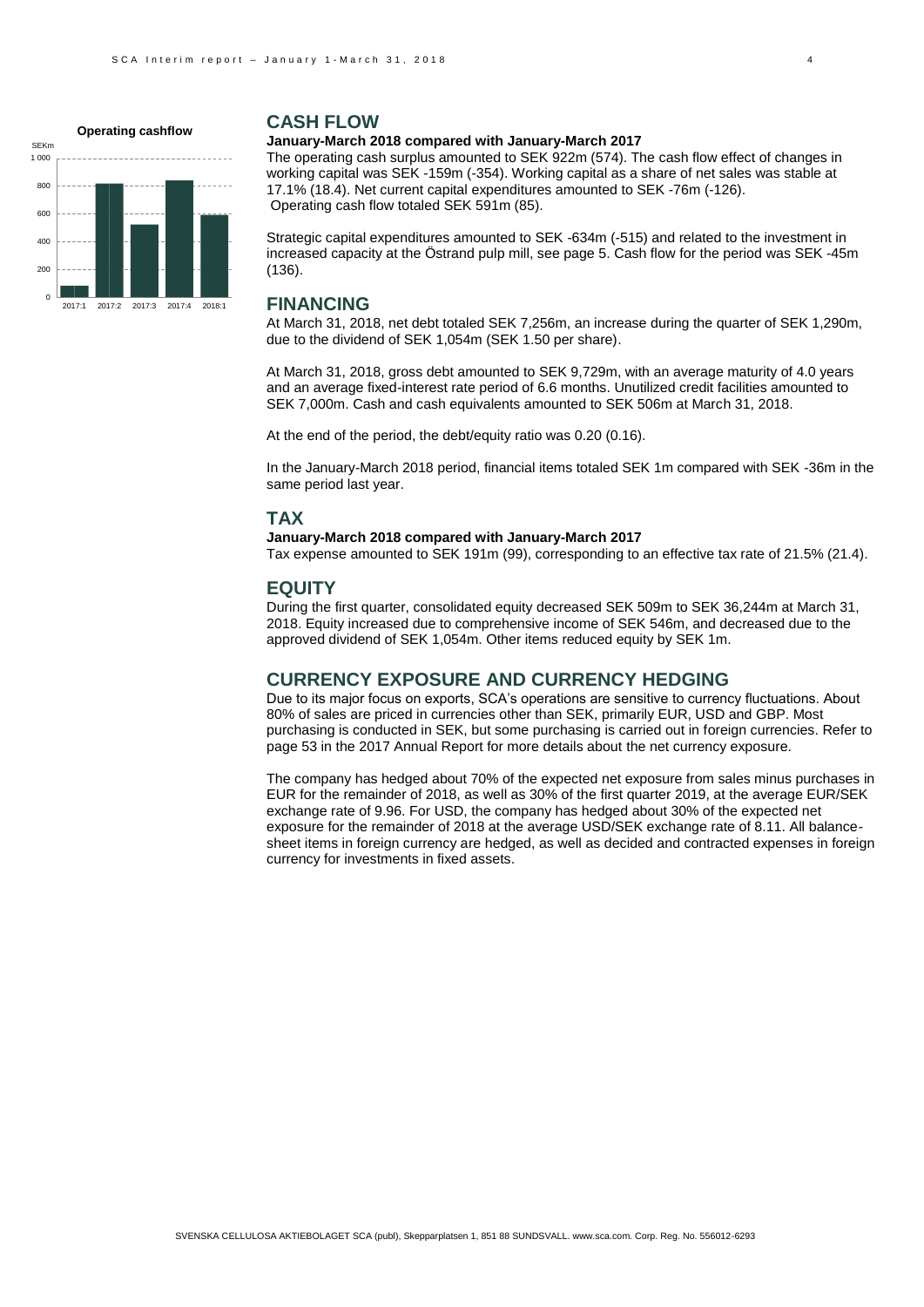### **PLANNED MAINTENANCE STOPS**

No maintenance stops were carried out in the first quarter of 2018.

The estimated effect of maintenance stops on earnings in 2018, calculated as the total of the direct maintenance cost and the effect from lower fixed cost coverage from the reduced production during the stop, is shown in the table below.

|              | <b>Outcome</b> |        |                 |        |              |
|--------------|----------------|--------|-----------------|--------|--------------|
| <b>SEKm</b>  | 2017:1         | 2017:2 | 2017:3          | 2017:4 | <b>Total</b> |
| Pulp         | 8              | 65     | 0               | 58     | 131          |
| Paper        | 3              | 78     | 16              | 25     | 122          |
| <b>Total</b> | 11             | 143    | 16              | 83     | 253          |
|              |                |        |                 |        |              |
|              | <b>Outcome</b> |        | <b>Forecast</b> |        |              |
| <b>SEKm</b>  | 2018:1         | 2018:2 | 2018:3          | 2018:4 | <b>Total</b> |
| Pulp         | 0              | 220    | 0               | 20     | 240          |
| Paper        | $\Omega$       | 40     | 0               | 50     | 90           |
| <b>Total</b> | $\bf{0}$       | 260    | 0               | 70     | 330          |

## **INVESTMENT IN EXPANDED PULP CAPACITY AT ÖSTRAND**

In 2015, SCA decided to invest in increased pulp production capacity at the Östrand pulp mill. The annual production capacity of bleached kraft pulp is expected to increase from the current level of 430,000 tonnes to about 900,000 tonnes. The estimated investment is SEK 7.8bn.

The project is following the investment plan, both in terms of time and investment budget. At the end of the first quarter of 2018, about SEK 6.1bn had been invested in Östrand, corresponding to about 80% of the total investment. A further SEK 1.3bn is expected to be invested in the remainder of 2018 and the outstanding amount of SEK 0.4bn in 2019.

Production start-up is scheduled for June 2018, following an extended maintenance stop that began in April 2018. For the full-year 2018, the production capacity for bleached softwood kraft pulp is expected to reach approximately the same level as for the full-year 2017. The lost production volumes from the extended maintenance stop will be offset by higher capacity after the planned start-up in June.

#### **Temporary project-related costs**

During the investment period, project-related costs will have a negative impact on earnings, in particular costs for additional wood handling, temporary staff increases to enable employee training and a higher rate of depreciation. For full-year 2017, project-related costs before tax amounted to approximately SEK 150m, of which depreciation accounted for about SEK 50m.

In 2018, project-related costs are expected to amount to approximately SEK 60m, of which about SEK 10m is attributable to depreciation. For the first quarter 2018, project-related costs amounted to approximately SEK 19m, of which depreciation accounted for about SEK 3m. The remaining costs will mainly impact the second and third quarters.

During the start-up period for the plant, direct costs for energy, chemicals, pulpwood and a higher share of B-grade pulp will be higher than normal. For 2018, these expenses are expected to impact earnings by between SEK 100m and SEK 250m depending on the start-up curve. For the first quarter of 2018, these costs amounted to approximately SEK 25m. The remaining costs will mainly impact the second and third quarters.

During 2018, the capital tied up in working capital, primarily in raw materials inventories, will successively increase due to higher production volumes.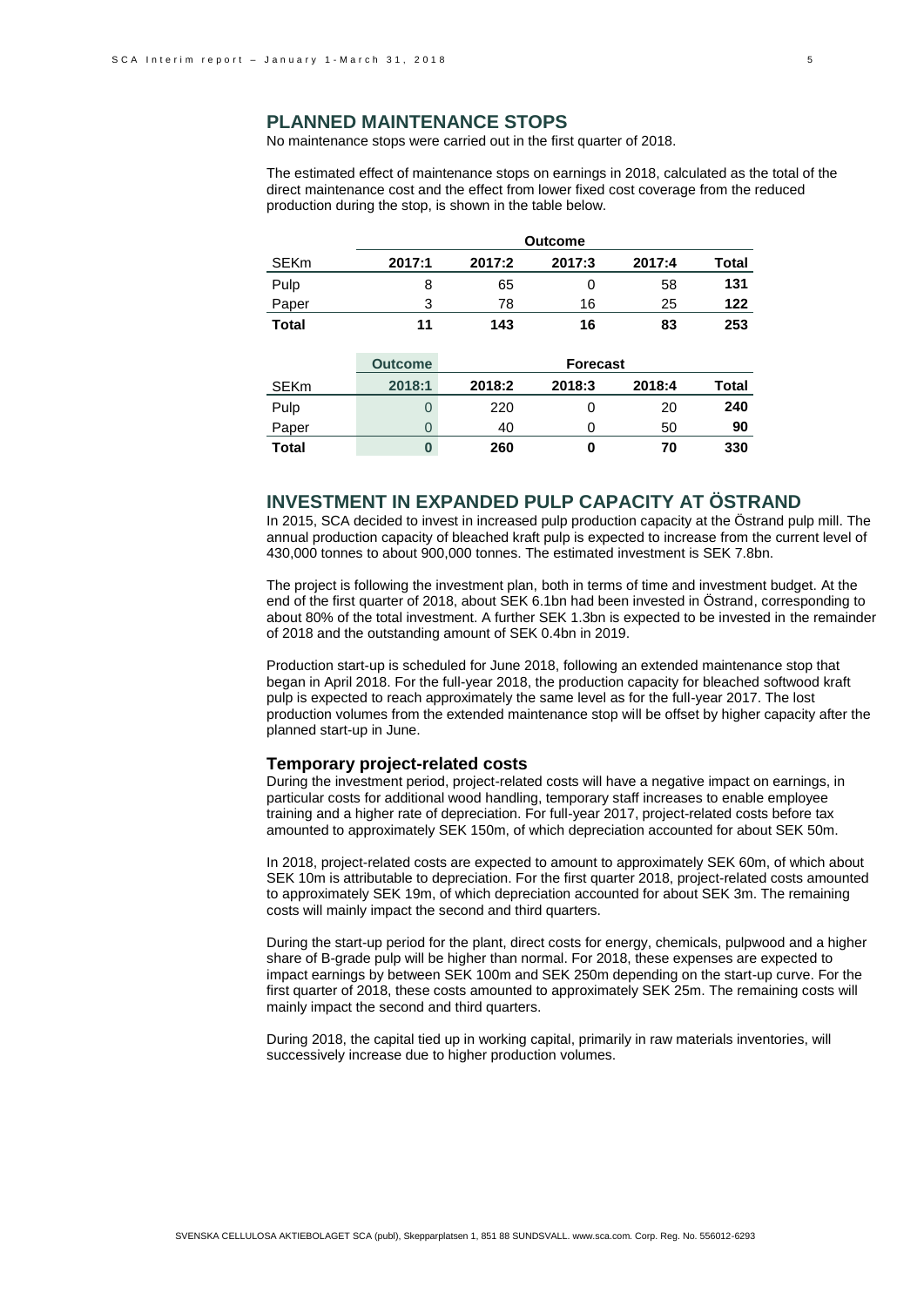### **Efficient production facility with double the capacity**

The project will double SCA's capacity and make Östrand one of the most cost-efficient production facilities in the world for softwood kraft pulp.

According to the start-up curve, production capacity is expected to gradually increase until the end of 2019. 2020 is therefore expected to be the first year with full effect, corresponding to 900,000 tonnes. The Östrand mill also has a chemical thermomechanical pulp (CTMP) production capacity of 100,000 tonnes per year, which will remain unchanged after the investment.

At full capacity utilization, Östrand's cash costs are expected to decrease by about SEK 350 per tonne, mainly related to indirect costs. This places Östrand in the top quartile of the cost curve for the world's bleached softwood kraft pulp producers.<sup>1</sup>

Depreciation is expected to increase by about SEK 300m per year from the third quarter and onward.

<sup>1</sup> Source: Pöyry, SCA's estimate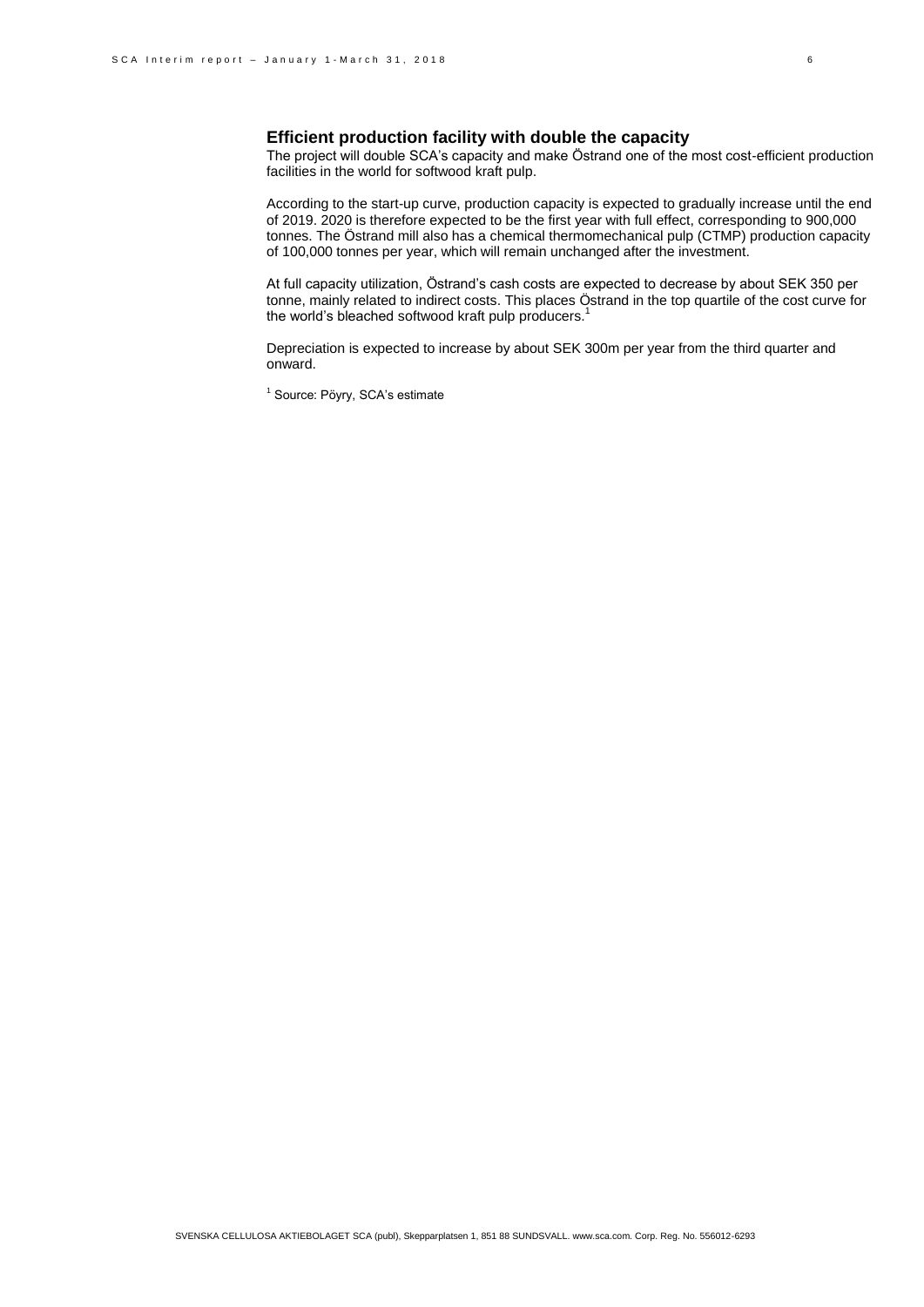

\* before elimination of intra-Group sales

**25% Share of EBITDA 1803\*\***

\*\* share calculated of total EBITDA excluding central items





#### **FOREST**

*SCA owns 2.6 million hectares of forest land, of which 2 million is productive, and supplies timber to SCA's forest industry operations (Wood, Pulp and Paper). Approximately the same amount of timber that is harvested from SCA's own forests is purchased from other forest owners. By-products are used in energy production.* 

|                                                       |        |        | Quarter |        |       |
|-------------------------------------------------------|--------|--------|---------|--------|-------|
| <b>SEKm</b>                                           | 2018:1 | 2017:1 | %       | 2017:4 | %     |
| Net sales                                             | 1,298  | 1.312  | -1      | 1.287  | 1     |
| <b>EBITDA</b>                                         | 304    | 325    | -6      | 358    | $-15$ |
| Depreciation                                          | $-28$  | $-28$  | 0       | $-36$  | $-22$ |
| Operating profit                                      | 276    | 297    | -7      | 323    | $-15$ |
| EBITDA margin, %                                      | 23.4   | 24.8   |         | 27.8   |       |
| Operating margin, %                                   | 21.3   | 22.6   |         | 25.1   |       |
| Return on capital employed, %                         | 4.1    | 4.5    |         | 4.8    |       |
| Harvesting of own forest, thousand m <sup>3</sup> sub | 695    | 664    | 5       | 1.468  | -53   |
| Revaluation of biological assets                      | 226    | 231    | -2      | 102    | 122   |

#### **Management of SCA-owned forest**

Forest includes net sales from timber sourced from SCA's own forests, and from timber purchased from other forest owners, which is sold internally to SCA's forest industry operations, as well as other income primarily from the sale of forest seedlings. Pricing to the industry is based on Forest's external timber purchasing prices. Logistics cost savings generated by location swaps are reported in the industries. These sales of internally and externally purchased timber volumes supplied to SCA's forest industry operations, together with the internal supply of by-products, represent Forest's net sales.

The proportion of timber harvested from SCA-owned forest relative to deliveries from external suppliers varies between quarters. The revaluation of biological assets amounted to SEK 226m in the first quarter of 2018, compared with SEK 102m in the fourth quarter of 2017.

During the first quarter of 2018, the volume of timber harvested from SCA-owned forest totaled 695 thousand m<sup>3</sup> sub. The current planned rate of timber harvested from SCA-owned forest is approximately 4.3 million  $m<sup>3</sup>$  sub per year.

#### **January-March 2018 compared with January-March 2017**

Net sales decreased 1% to SEK 1,298m (1,312). The decrease was mainly related to lower deliveries. Prices for timber and pulpwood increased slightly during the first quarter 2018.

EBITDA declined 6% to SEK 304m (325). Harsh winter conditions, with an abnormally large amount of snow, had a negative impact on earnings. Despite this, timber supply to the industries remained stable, and there were no production stoppages due to a lack of timber.

#### **January-March 2018 compared with October-December 2017**

Net sales increased slightly to SEK 1,298m (1,287).

EBITDA declined 15% to SEK 304m (358). The decrease was mainly related to a lower share of timber deliveries from SCA-owned forest which was offset by higher earnings from the revaluation of biological assets.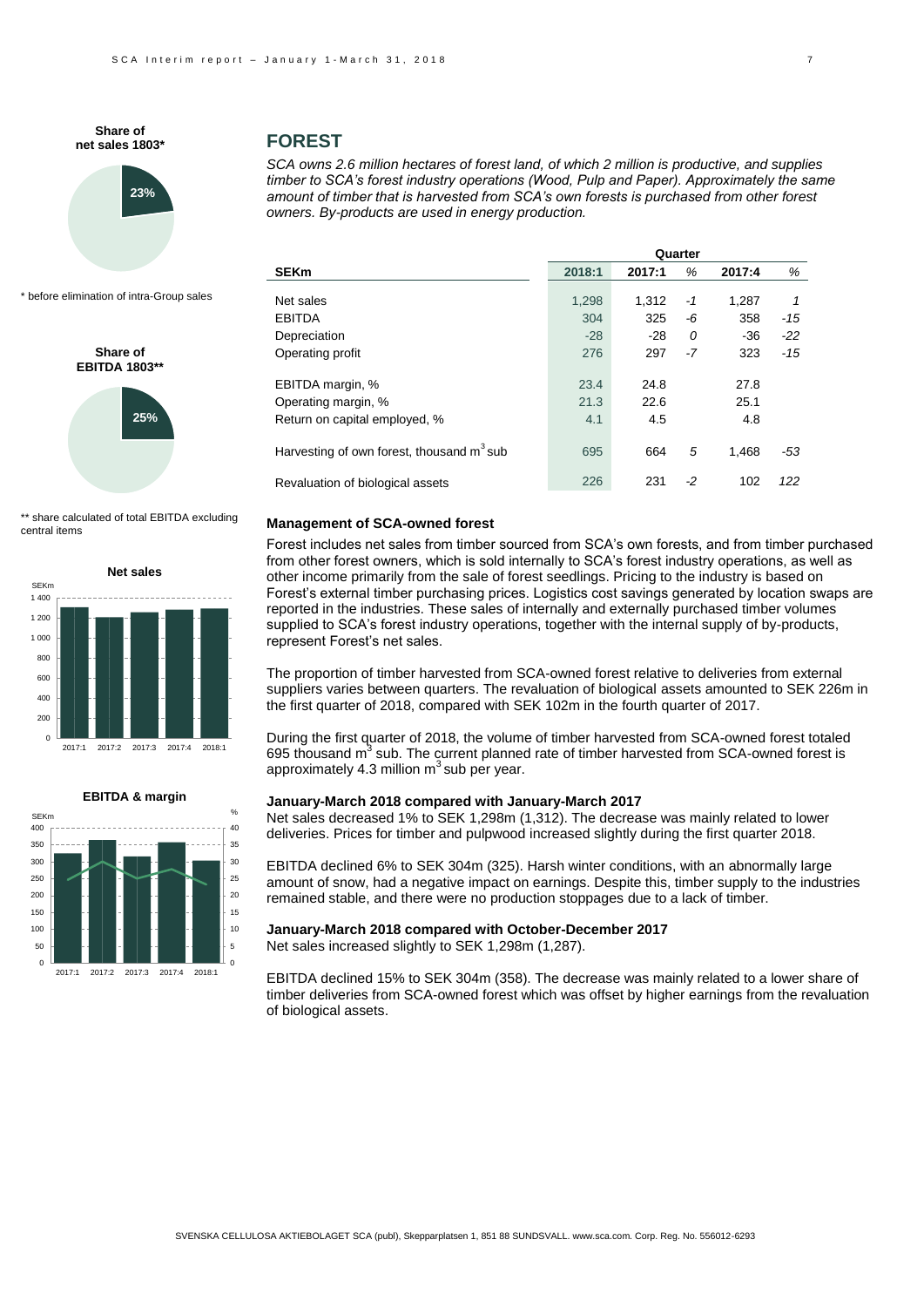

\* before elimination of intra-Group sales

**Share of EBITDA 1803\*\***



\*\* share calculated of total EBITDA excluding central items





### **WOOD**

*The Wood segment comprises five sawmills in Sweden, wood processing units with planing mills in Sweden, the UK and France, as well as a distribution and wholesale business. All by-products from the sawmills are used; chips are used as raw material at pulp and paper mills, sawdust is used in SCA's pellet manufacturing and bark in SCA's energy production.* 

| Quarter                                            |        |        |       |        |    |
|----------------------------------------------------|--------|--------|-------|--------|----|
| SEKm                                               | 2018:1 | 2017:1 | %     | 2017:4 | %  |
|                                                    |        |        |       |        |    |
| Net sales                                          | 1,503  | 1.364  | 10    | 1,426  | 5  |
| <b>EBITDA</b>                                      | 172    | 145    | 19    | 184    | -7 |
| Depreciation                                       | $-56$  | $-62$  | $-10$ | $-55$  | 2  |
| Operating profit                                   | 116    | 83     | 40    | 128    | -9 |
| EBITDA margin, %                                   | 11.4   | 10.6   |       | 12.9   |    |
| Operating margin, %                                | 7.7    | 6.1    |       | 9.0    |    |
| Return on capital employed, %                      | 15.8   | 11.7   |       | 18.7   |    |
| Deliveries, wood products, thousand m <sup>3</sup> | 607    | 601    | 1     | 602    | 1  |
|                                                    |        |        |       |        |    |

#### **January-March 2018 compared with January-March 2017**

Net sales increased 10% to SEK 1,503m (1,364). This increase was primarily attributable to higher selling prices.

EBITDA improved 19% to SEK 172m (145). This increase was mainly attributable to higher selling prices. Higher raw material costs had a negative impact on earnings. Harsh winter conditions, with an abnormal amount of snow and freezing weather, also had a smaller impact on costs.

#### **January-March 2018 compared with October-December 2017**

Net sales increased 5% to SEK 1,503m (1,426). This increase was primarily attributable to higher selling prices.

EBITDA declined 7% to SEK 172m (184). The decrease was mainly related to higher raw material and energy costs and the harsh winter conditions, which was offset by higher selling prices.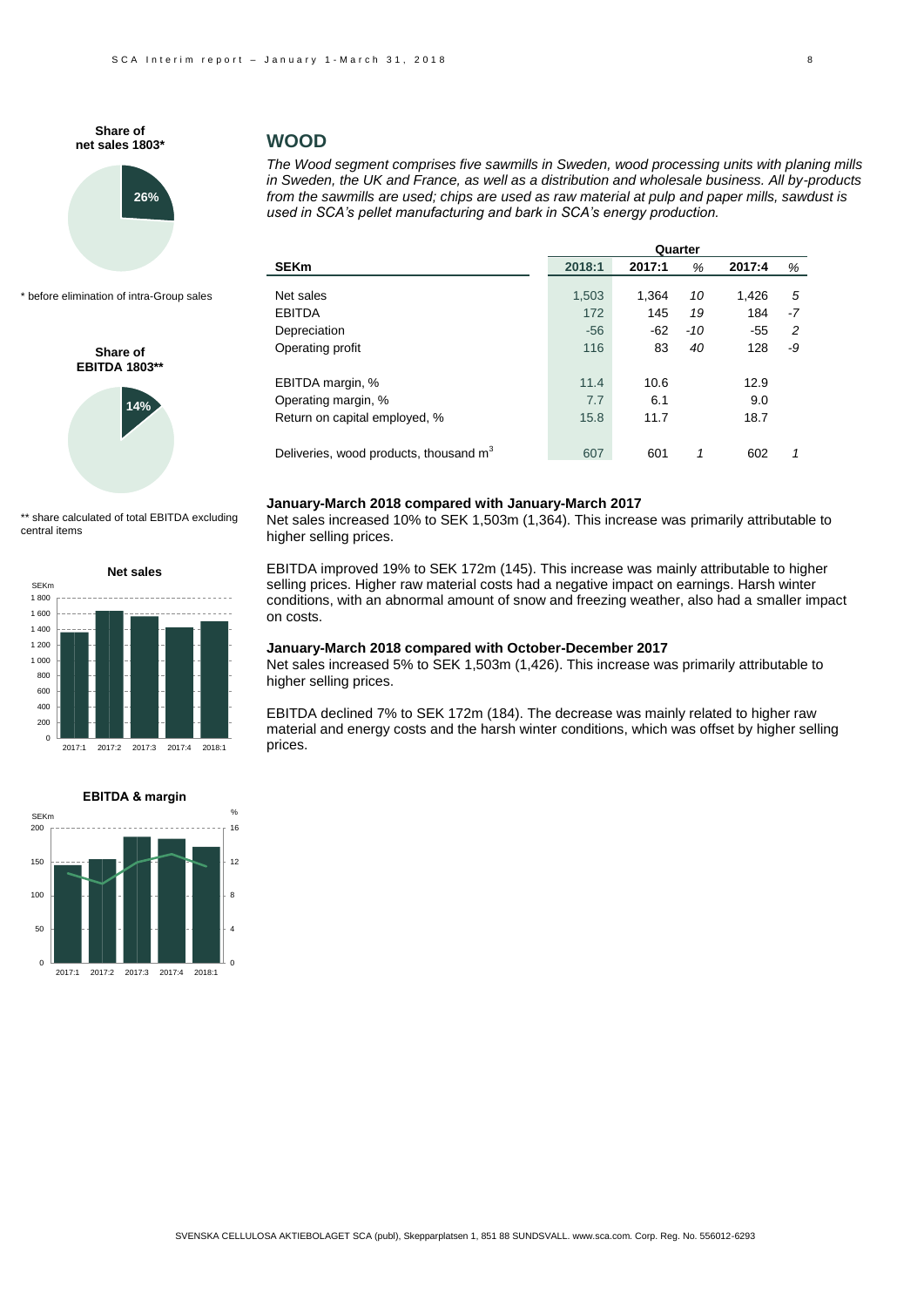

\* before elimination of intra-Group sales

## **Share of EBITDA 1803\*\***



\*\* share calculated of total EBITDA excluding central items





## **PULP**

*The Pulp segment comprises softwood kraft pulp and chemical thermomechanical pulp (CTMP). The pulp is produced at the Östrand pulp mill, where a major investment project to expand the production capacity is ongoing.*

|                                   |        |        | Quarter |        |       |
|-----------------------------------|--------|--------|---------|--------|-------|
| SEKm                              | 2018:1 | 2017:1 | %       | 2017:4 | %     |
|                                   |        |        |         |        |       |
| Net sales                         | 589    | 641    | -8      | 672    | $-12$ |
| <b>EBITDA</b>                     | 178    | 104    | 71      | 149    | 19    |
| Depreciation                      | $-65$  | $-73$  | $-11$   | $-63$  | 3     |
| Operating profit                  | 113    | 31     | 265     | 87     | 30    |
| EBITDA margin, %                  | 30.2   | 16.2   |         | 22.2   |       |
| Operating margin, %               | 19.2   | 4.9    |         | 12.9   |       |
| Return on capital employed, %     | 6.1    | 2.6    |         | 5.1    |       |
| Deliveries, pulp, thousand tonnes | 101    | 128    | $-21$   | 125    | $-19$ |

#### **January-March 2018 compared with January-March 2017**

Net sales declined 8% to SEK 589m (641). The decrease was mainly related to lower deliveries as a result of planned inventory build-up prior to the production stop in the second quarter. Higher prices had a positive effect on net sales.

EBITDA improved 71% to SEK 178m (104). This increase was primarily attributable to higher selling prices. Lower volumes, negative exchange rate effects and higher direct costs arising from the project had a negative impact on earnings. Earnings were affected by planned project costs of SEK 16m (15) for the investment in Östrand, and by SEK 0m (8) from planned maintenance stops.

#### **January-March 2018 compared with October-December 2017**

Net sales declined 12% to SEK 589 m (672). The decrease was mainly related to lower deliveries as a result of planned inventory build-up prior to the production stop in the second quarter. Higher prices had a positive effect on net sales.

EBITDA improved 19% to SEK 178m (149). Earnings were positively impacted by higher selling prices. Lower volumes and higher direct costs had an adverse impact on earnings. The cost of planned maintenance stops amounted to SEK 0m (58). Planned project costs of SEK 16m (28) for the investment in Östrand had a negative impact on earnings.

SCA provides more detailed information about the investment in expanded pulp capacity at Östrand on page 5 of this report.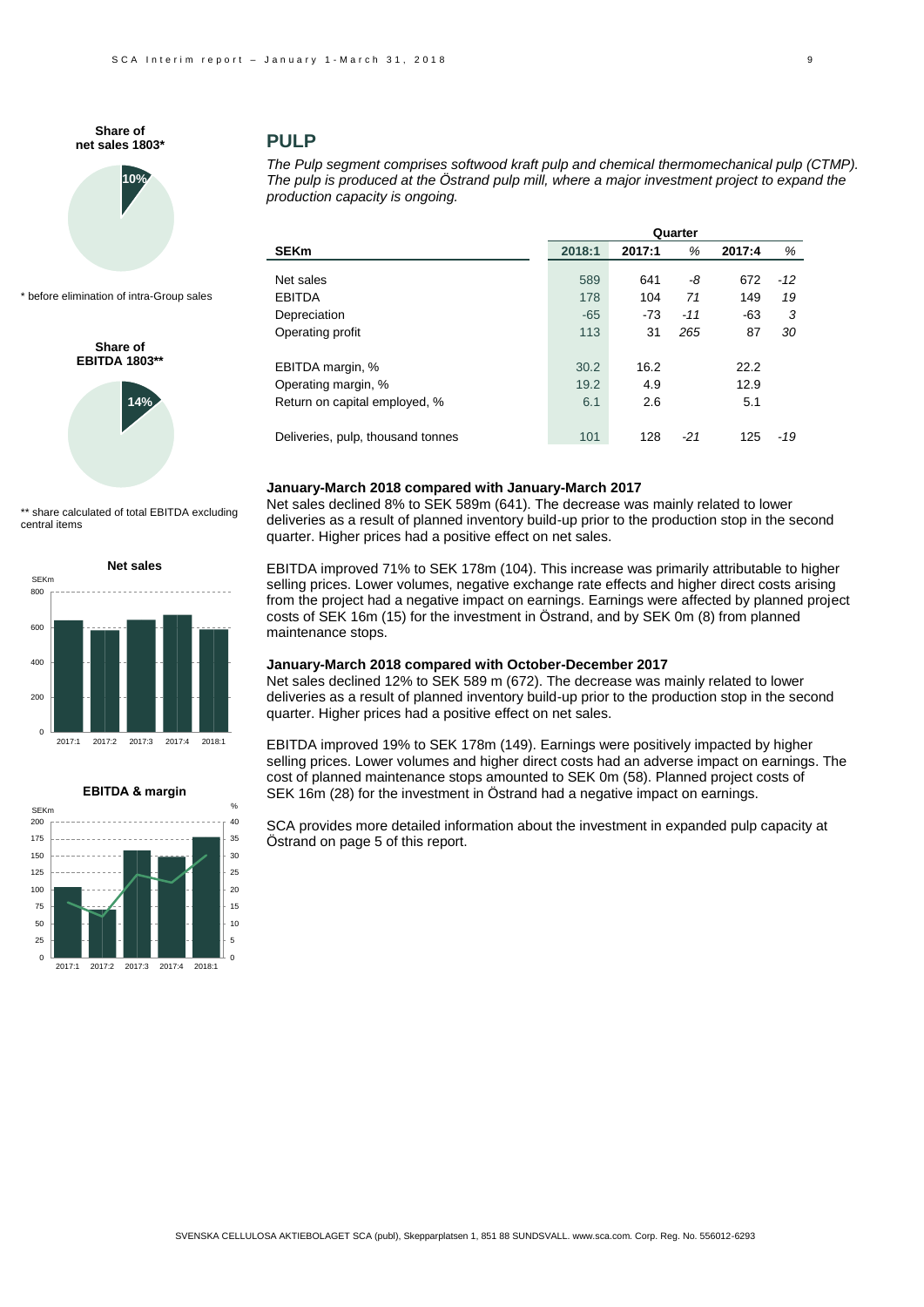

\* before elimination of intra-Group sales

**Share of EBITDA 1803\*\***



\*\* share calculated of total EBITDA excluding central items





### **PAPER**

*The Paper segment comprises packaging paper (kraftliner) manufactured in Obbola and Munksund, and publication paper manufactured in Ortviken and used for magazines, catalogues and commercial print.*

|                                                | Quarter |        |     |        |    |
|------------------------------------------------|---------|--------|-----|--------|----|
| <b>SEKm</b>                                    | 2018:1  | 2017:1 | %   | 2017:4 | %  |
| Net sales                                      | 2,383   | 2,049  | 16  | 2,220  | 7  |
| EBITDA                                         | 586     | 268    | 119 | 481    |    |
|                                                |         |        |     |        | 22 |
| Depreciation                                   | $-131$  | -127   | 3   | $-131$ | 0  |
| Operating profit                               | 455     | 141    | 223 | 351    | 30 |
| EBITDA margin, %                               | 24.6    | 13.1   |     | 21.7   |    |
| Operating margin, %                            | 19.1    | 6.9    |     | 15.8   |    |
| Return on capital employed, %                  | 30.1    | 9.1    |     | 23.6   |    |
| Deliveries, kraftliner, thousand tonnes        | 207     | 226    | -8  | 204    | 1  |
| Deliveries, publication paper, thousand tonnes | 195     | 175    | 11  | 187    | 4  |

#### **January-March 2018 compared with January-March 2017**

Net sales increased 16% to SEK 2,383m (2,049). This increase was primarily attributable to higher selling prices for kraftliner.

EBITDA improved 119% to SEK 586m (268). The increase was primarily related to higher selling prices for kraftliner and positive exchange rate effects. The cost of planned maintenance stops amounted to SEK 0m (3).

#### **January-March 2018 compared with October-December 2017**

Net sales increased 7% to SEK 2,383m (2,220). The increase was primarily related to higher selling prices for kraftliner, higher volumes and positive exchange rate effects.

EBITDA improved 22% to SEK 586m (481). This increase was primarily attributable to higher selling prices for kraftliner, positive exchange rate effects and higher volumes. Higher energy costs had a negative impact on earnings. The cost of planned maintenance stops amounted to SEK 0m (25).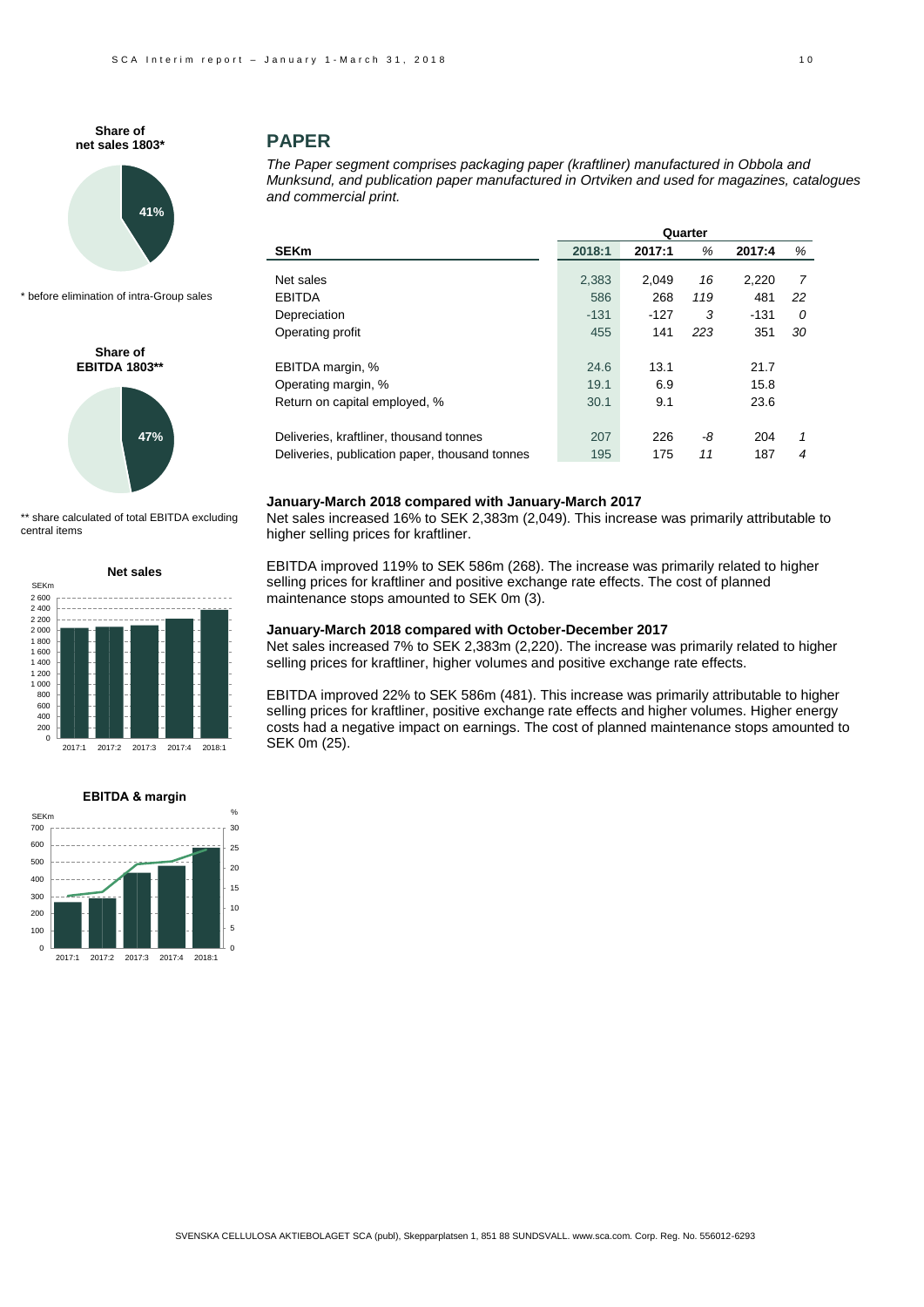### **SHARE DISTRIBUTION**

| March 31, 2018              | Class A    | Class B     | Total       |
|-----------------------------|------------|-------------|-------------|
| Registered number of shares | 64,587,831 | 637.754.658 | 702.342.489 |

At the end of the period, the proportion of Class A shares was 9.2%. In the first quarter, a total of 160 Class A shares were converted to Class B shares at the request of shareholders. The total number of votes in the company thereafter amounted to 1,283,632,968.

### **EVENTS AFTER THE QUARTER**

No significant events took place after the end of the quarter.

### **FUTURE REPORTS**

- Financial statements for the second quarter will be published on July 25, 2018.
- Financial statements for the third quarter will be published on October 30, 2018.

### **CAPITAL MARKETS DAY**

SCA is holding a capital markets day in Galtström in Sundsvall, Sweden, on May 22, 2018.

### **INVITATION TO PRESS CONFERENCE ON THE INTERIM REPORT Q1 2018**

Members of the media and analysts are hereby invited to attend a press conference where this interim report will be presented by the President and CEO, Ulf Larsson, and CFO, Toby Lawton.

Time: April 26, 2018 at 10:00 a.m.

Venue: Kreugersalen, Tändstickspalatset, Västra Trädgårdsgatan 15 in Stockholm, Sweden.

The press conference will be webcast live a[t www.sca.com.](http://www.sca.com/) It is also possible to participate by telephone by calling:

Sweden: +46 (0) 8 5661 9445 UK: +44 (0) 1452 541 003 US +1 646 741 2120

Specify "SCA" or the conference ID: 3099569.

Sundsvall, April 26, 2018

SVENSKA CELLULOSA AKTIEBOLAGET SCA (publ)

Ulf Larsson President and CEO

**For further information, please contact** Ulf Larsson, President and CEO, +46 (0)60 19 46 46 Toby Lawton, CFO, +46 (0)60 19 31 09 Björn Lyngfelt, Senior Vice President, Group Communications, +46 (0)60 19 34 98 Andreas Ewertz, Investor Relations Director, +46 (0)60 19 31 97

#### **Please note**:

This is information that SCA is obliged to make public pursuant to the EU Market Abuse Regulation and the Securities Markets Act. This report has been prepared in both Swedish and English versions. In case of variations in the content between the two versions, the Swedish version shall govern. The information was submitted for publication, through the agency of the contact person set out below, on April 26, 2018 at 08:00 a.m. CET. The report has not been reviewed by the company's auditors.

Björn Lyngfelt, Senior Vice President, Group Communications, +46 (0)60 19 34 98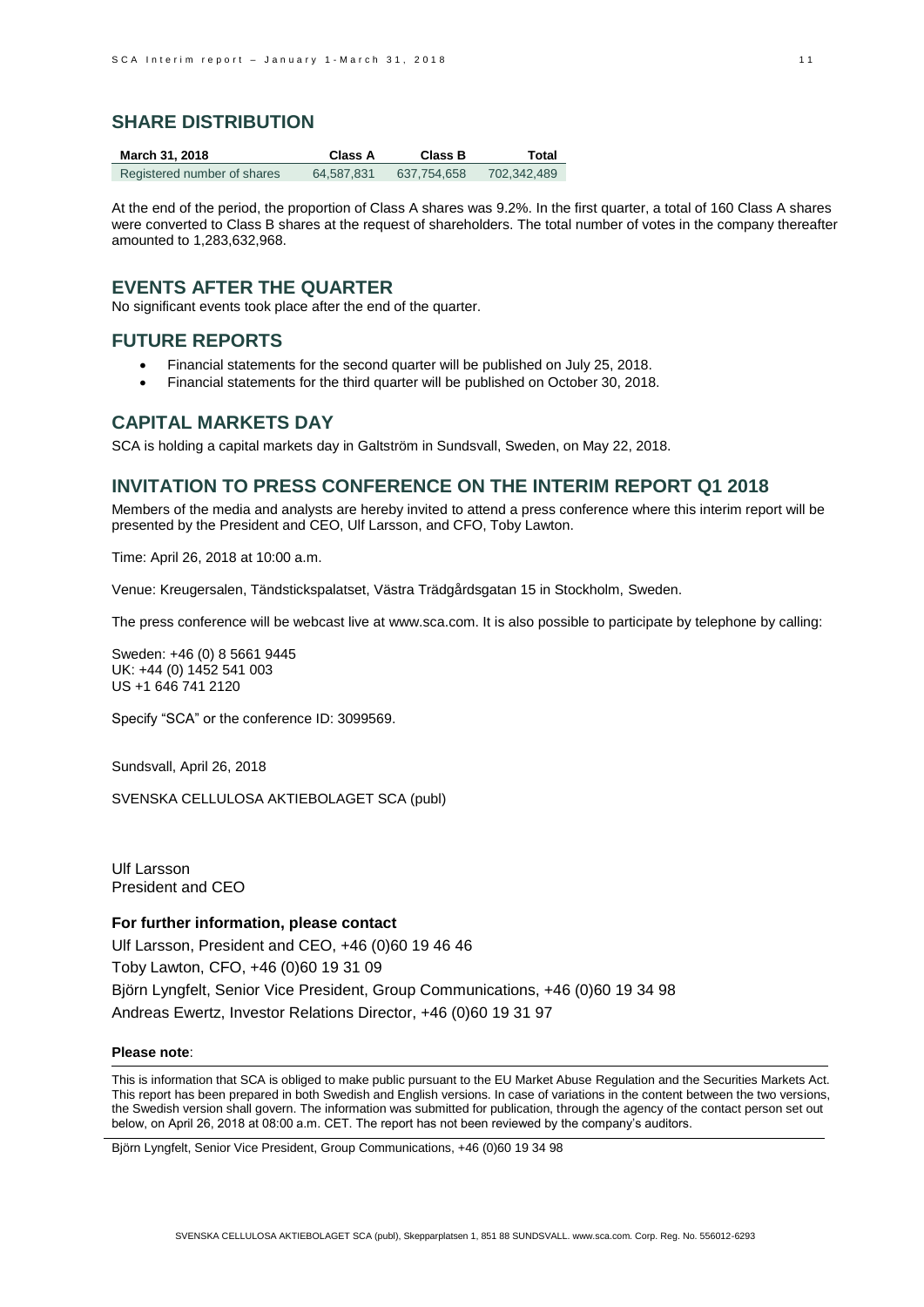# **CONSOLIDATED STATEMENT OF PROFIT OR LOSS**

|                                                             |                |          | Quarter |          |                |
|-------------------------------------------------------------|----------------|----------|---------|----------|----------------|
| <b>SEKm</b>                                                 | 2018:1         | 2017:1   | %       | 2017:4   | %              |
| Net sales                                                   | 4,400          | 3,972    | 11      | 4,242    | $\overline{4}$ |
| Other income                                                | 542            | 462      | 17      | 436      | 24             |
| Change in inventories                                       | 52             | $-27$    |         | 88       |                |
| Change in value in biological assets                        | 226            | 231      | -2      | 102      | 122            |
| Raw materials and consumables                               | $-1,654$       | $-1,503$ | 10      | $-1,631$ | $\mathbf{1}$   |
| Personnel costs                                             | $-732$         | -659     | 11      | -761     | -4             |
| Other external costs                                        | $-1,660$       | $-1,669$ | $-1$    | $-1,399$ | 19             |
| Share of profits of associates                              | 1              | 0        |         | 1        |                |
| Items affecting comparability                               | $\overline{0}$ | $-10$    |         | 0        |                |
| <b>EBITDA</b>                                               | 1,175          | 797      | 47      | 1,078    | 9              |
| Depreciation                                                | $-286$         | -299     | -4      | -292     | -2             |
| <b>Operating profit</b>                                     | 889            | 498      | 79      | 786      | 13             |
| <b>Financial items</b>                                      | $\mathbf{1}$   | $-36$    |         | $-7$     |                |
| Profit before tax                                           | 890            | 462      | 93      | 779      | 14             |
| Tax                                                         | $-191$         | -99      |         | -183     |                |
| Net Profit for the period from continuing operations        | 699            | 363      | 93      | 596      | 17             |
| Net profit for the period, discontinued operations          | $\overline{0}$ | 1,656    |         | 0        |                |
| Net Profit for the period from continuing and discontinued  |                |          |         |          |                |
| operations                                                  | 699            | 2,019    |         | 596      |                |
|                                                             |                |          |         |          |                |
| Earnings attributable to:                                   |                |          |         |          |                |
| Owners of the parent                                        |                |          |         |          |                |
| Profit from continuing operations                           | 699            | 363      |         | 595      |                |
| Profit from discontinued operations                         | $\overline{0}$ | 1,460    |         | 0        |                |
|                                                             |                |          |         |          |                |
| Net Profit from continuing and discontinued operations      | 699            | 1,823    |         | 595      |                |
|                                                             |                |          |         |          |                |
| <b>Non-controlling interests</b>                            |                |          |         | 1        |                |
| Profit from continuing operations                           | $\mathbf 0$    | 0        |         | 0        |                |
| Profit from discontinued operations                         | 0              | 196      |         |          |                |
| Profit from continuing and discontinued operations          | 0              | 196      |         | 1        |                |
|                                                             |                |          |         |          |                |
| Average no. of shares, millions <sup>1</sup>                | 702.3          | 702.3    |         | 702.3    |                |
|                                                             |                |          |         |          |                |
| Earnings per share SEK - continuing operations <sup>1</sup> | 1.00           | 0.52     |         | 0.85     |                |
| Earnings per share SEK - total company <sup>1</sup>         | 1.00           | 2.60     |         | 0.85     |                |
| <sup>1</sup> There are no dilution effects                  |                |          |         |          |                |
|                                                             |                |          |         |          |                |
| <b>Percent</b>                                              | 2018:1         | 2017:1   |         | 2017:4   |                |
| EBITDA margin                                               | 26.7           | 20.1     |         | 25.4     |                |
| Operating margin                                            | 20.2           | 12.5     |         | 18.5     |                |
| Net margin                                                  | 15.9           | 9.1      |         | 14.0     |                |
|                                                             |                |          |         |          |                |
| Adjusted EBITDA margin                                      | 26.7           | 20.3     |         | 25.4     |                |
| Adjusted operating margin                                   | 20.2           | 12.8     |         | 18.5     |                |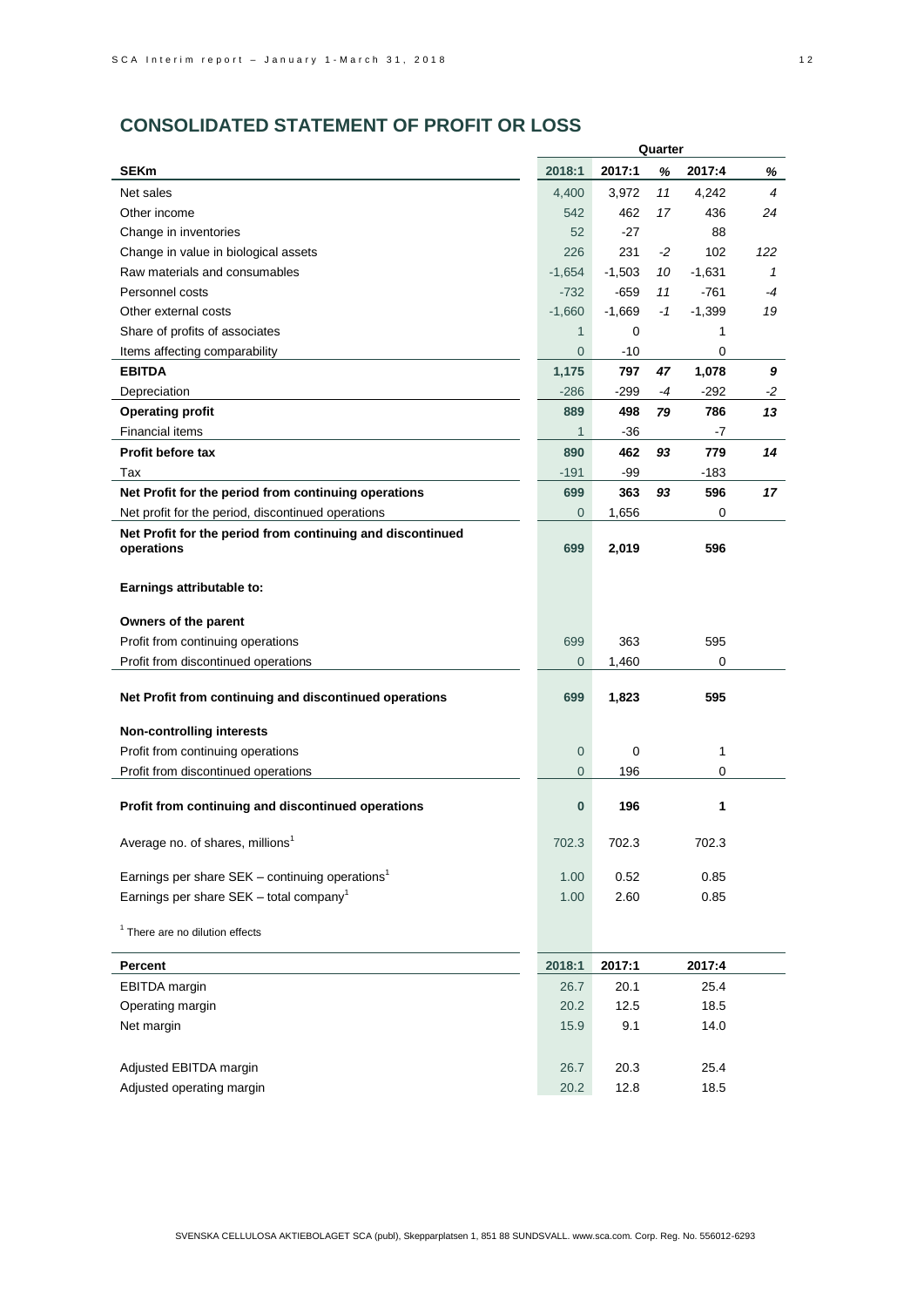# **CONSOLIDATED STATEMENT OF COMPREHENSIVE INCOME**

|                                                                                     |                | Quarter      |          |
|-------------------------------------------------------------------------------------|----------------|--------------|----------|
| <b>SEKm</b>                                                                         | 2018:1         | 2017:1       | 2017:4   |
| Profit for the period, continuing operations                                        | 699            | 363          | 596      |
| Profit for the period, discontinued operations                                      | $\Omega$       | 1,656        | $\Omega$ |
| Profit for the period                                                               | 699            | 2,019        | 596      |
| Other comprehensive income for the period:                                          |                |              |          |
| Items that may not be reclassified to the income statement                          |                |              |          |
| Revaluation of defined benefit pension plans                                        | $-159$         | 301          | $-156$   |
| Income tax attributable to components of other comprehensive income                 | 35             | -67          | 35       |
|                                                                                     | $-124$         | 234          | -121     |
| <b>Total continuing operations</b>                                                  | $\Omega$       | 543          | $\Omega$ |
| Total discontinued operations<br><b>Total</b>                                       | $-124$         | 777          | $-121$   |
|                                                                                     |                |              |          |
| Items that have been or may be reclassified subsequently to the<br>income statement |                |              |          |
| Available-for-sale financial assets                                                 | $\overline{0}$ | 0            | $-2$     |
| Cash flow hedges                                                                    | $-97$          | $-55$        | 42       |
| Translation differences in foreign operations                                       | 46             | $\mathbf{1}$ | 15       |
| Gains/losses from hedges of net investments in foreign operations                   | $\Omega$       | $-1$         | $\Omega$ |
| Income tax attributable to components of other comprehensive income                 | 22             | 12           | 83       |
| <b>Total continuing operations</b>                                                  | $-29$          | -43          | 138      |
| Total discontinued operations                                                       | $\Omega$       | 142          | $\Omega$ |
| Total                                                                               | $-29$          | 99           | 138      |
| Other comprehensive income for the period, net of tax                               |                |              |          |
| <b>Total, continuing operations</b>                                                 | $-153$         | 191          | 17       |
| Total, discontinued operations                                                      | $\Omega$       | 685          | 0        |
| <b>Total</b>                                                                        | $-153$         | 876          | 17       |
| Total comprehensive income for the period                                           |                |              |          |
| <b>Total, continuing operations</b>                                                 | 546            | 554          | 613      |
| Total, discontinued operations                                                      | $\overline{0}$ | 2,341        | $\Omega$ |
| Total                                                                               | 546            | 2,895        | 613      |
| Total comprehensive income attributable to:                                         |                |              |          |
| Owners of the parent                                                                | 546            | 2,721        | 613      |
| Non-controlling interests                                                           | $\Omega$       | 174          | 0        |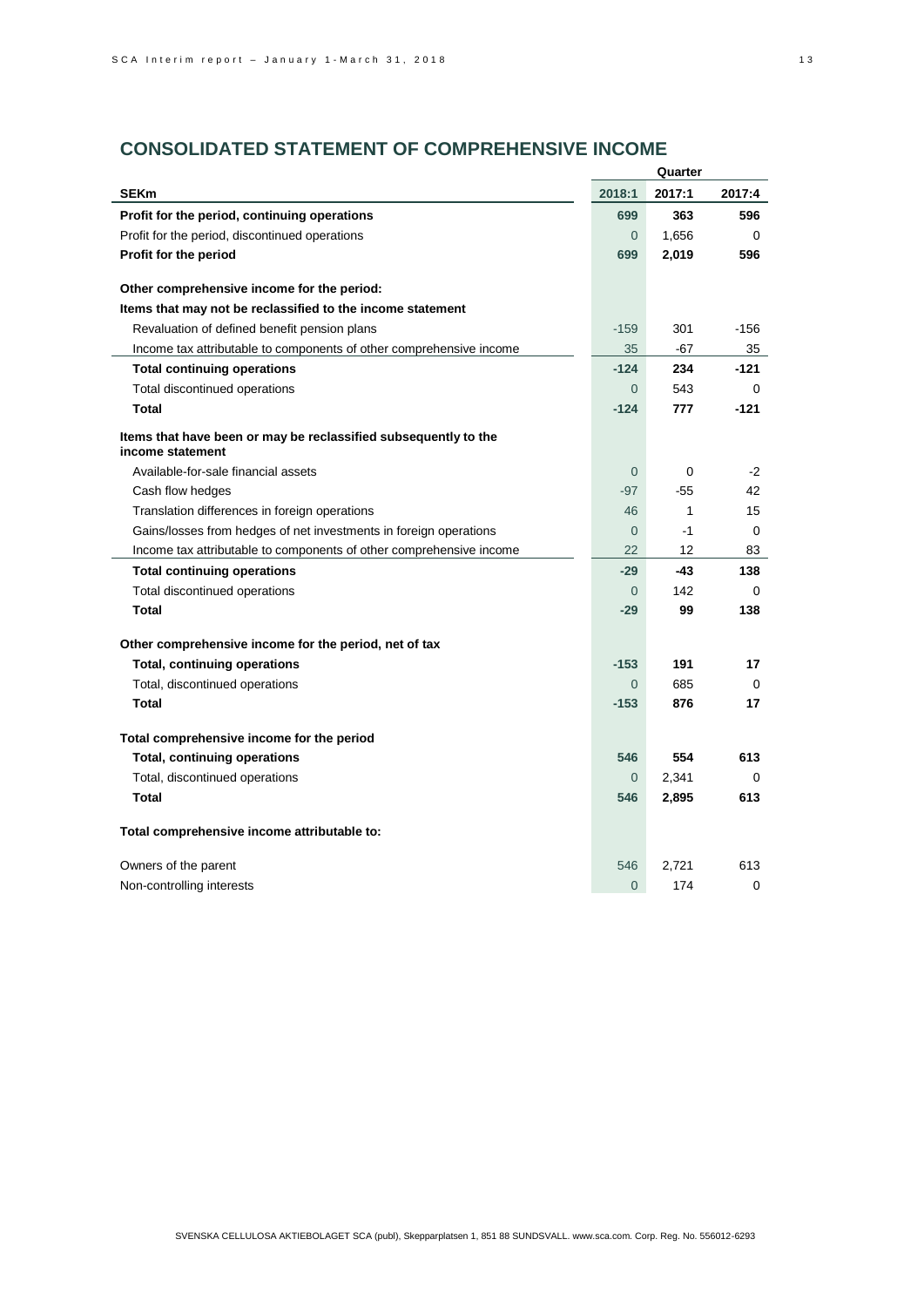## **CONDENSED CONSOLIDATED BALANCE SHEET**

| <b>SEKm</b>                                | March 31, 2018 | December 31, 2017 |
|--------------------------------------------|----------------|-------------------|
| <b>ASSETS</b>                              |                |                   |
| <b>Fixed assets</b>                        |                |                   |
| Goodwill and other intangible assets       | 127            | 94                |
| Buildings, land, machinery and equipment   | 17,523         | 17,104            |
| <b>Biological assets</b>                   | 31,593         | 31,386            |
| Other fixed assets                         | 1,006          | 1,123             |
| <b>Total Fixed assets</b>                  | 50,249         | 49,707            |
| <b>Current assets</b>                      |                |                   |
| Inventories                                | 3,559          | 3,460             |
| Trade receivables                          | 2,638          | 2,299             |
| Other current receivables                  | 1,805          | 707               |
| Cash and cash equivalents                  | 506            | 538               |
| <b>Total current assets</b>                | 8,508          | 7,004             |
| <b>Total assets</b>                        | 58,757         | 56,711            |
|                                            |                |                   |
| <b>EQUITY AND LIABILITIES</b>              |                |                   |
| <b>Equity</b>                              |                |                   |
| Owners of the parent                       |                |                   |
| Share capital                              | 2,350          | 2,350             |
| Share premium                              | 6,830          | 6,830             |
| Reserves                                   | $-248$         | $-219$            |
| Retained earnings                          | 27,310         | 27,790            |
|                                            |                |                   |
| <b>Non-controlling interests</b>           | $\overline{2}$ | $\mathbf{2}$      |
| <b>Total equity</b>                        | 36,244         | 36,753            |
|                                            |                |                   |
| <b>Non-current liabilities</b>             |                |                   |
| Non-current financial liabilities          | 4,063          | 3,675             |
| Provisions for pensions                    | 407            | 366               |
| Deferred tax liabilities                   | 8,495          | 8,381             |
| Other non-current liabilities & provisions | 114            | 116               |
| <b>Total non-current liabilities</b>       | 13,079         | 12,538            |
| <b>Current liabilities</b>                 |                |                   |
| <b>Current financial liabilities</b>       | 4,205          | 3,502             |
| Dividend <sup>1</sup>                      | 1,054          | 0                 |
| Trade payables                             | 2,860          | 2,900             |
| Other current liabilities                  | 1,315          | 1,018             |
| <b>Total current liabilities</b>           | 9,434          | 7,420             |
|                                            |                |                   |
| <b>Total liabilities</b>                   | 22,513         | 19,958            |
| <b>Total liabilities and equity</b>        | 58,757         | 56,711            |

<sup>1</sup>The dividend was paid on April 3, 2018, after the quarterly accounts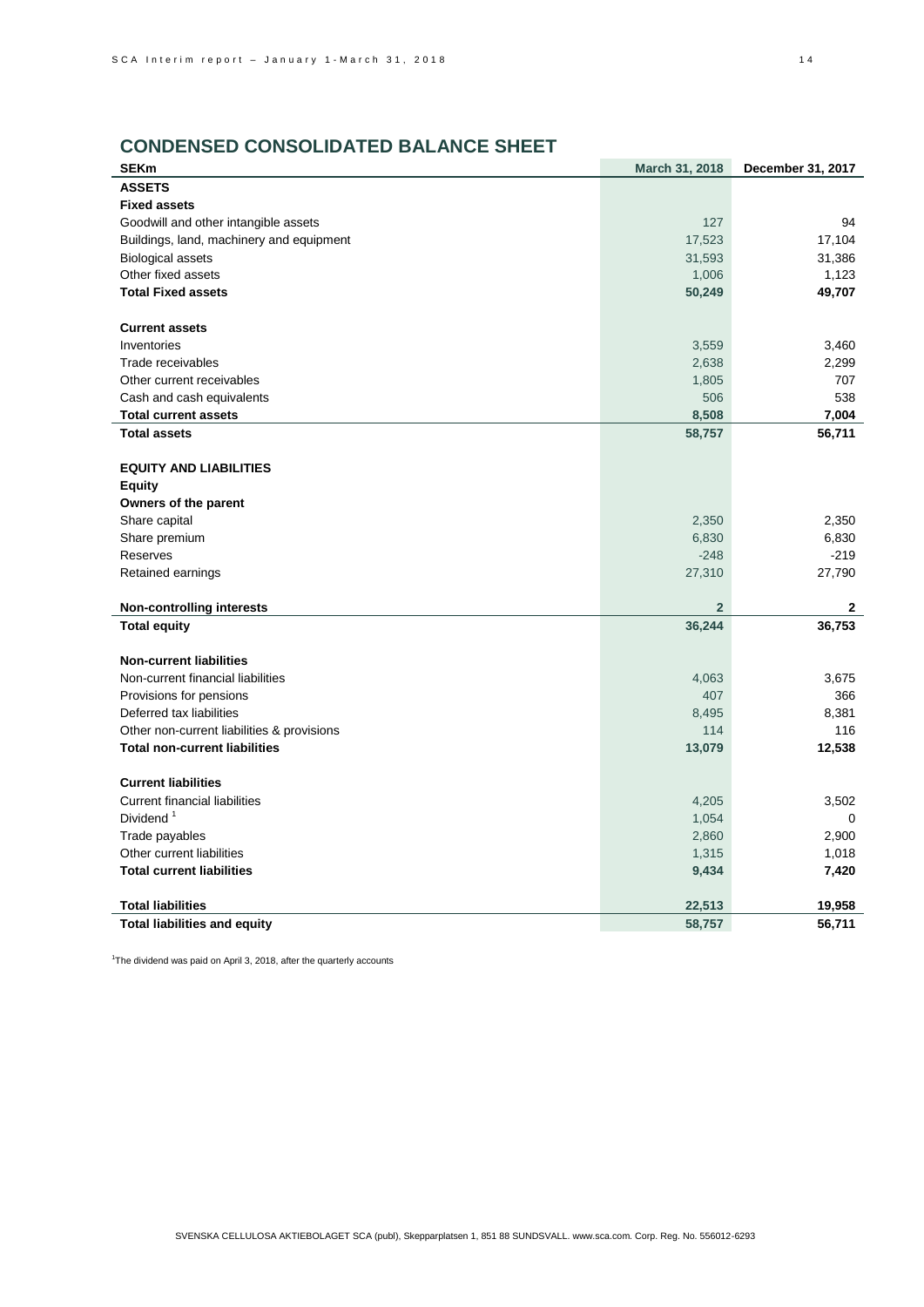# **CONSOLIDATED STATEMENT OF CHANGES IN EQUITY**

|                                                                    | Jan-Mar        | <b>Full year</b> |
|--------------------------------------------------------------------|----------------|------------------|
| <b>SEKm</b>                                                        | 2018           | 2017             |
| Attributable to owners of the parent                               |                |                  |
| Opening balance, January 1                                         | 36 751         | 73 142           |
| Total comprehensive income for the period                          | 546            | 142 049          |
| Approved dividend                                                  | $-1054$        | $\Omega$         |
| Cash dividend                                                      | 0              | $-4214$          |
| Dividend of Essity shares                                          | $\Omega$       | $-174448$        |
| Private placement to non-controlling interest                      | $\Omega$       | 499              |
| Private placement to non-controlling interest, dilution            | $\Omega$       | $-288$           |
| Acquisition of non-controlling interests                           | 0              | 15               |
| Remeasurement effect upon acquisition of non-controlling interests | $-1$           | -4               |
| <b>Closing balance</b>                                             | 36 242         | 36 751           |
|                                                                    |                |                  |
| <b>Non-controlling interests</b>                                   |                |                  |
| Opening balance, January 1                                         | $\overline{2}$ | 6 377            |
| Total comprehensive income for the period                          | $\Omega$       | 168              |
| Cash dividend                                                      | $\Omega$       | $-130$           |
| Dividend of Essity shares                                          | 0              | $-7242$          |
| Private placement to non-controlling interest                      | $\Omega$       | 461              |
| Private placement to non-controlling interest, dilution            | 0              | 288              |
| Acquisition of non-controlling interests                           | 0              | 80               |
| <b>Closing balance</b>                                             | $\overline{2}$ | $\mathbf{2}$     |
| Total equity, closing balance                                      | 36 244         | 36753            |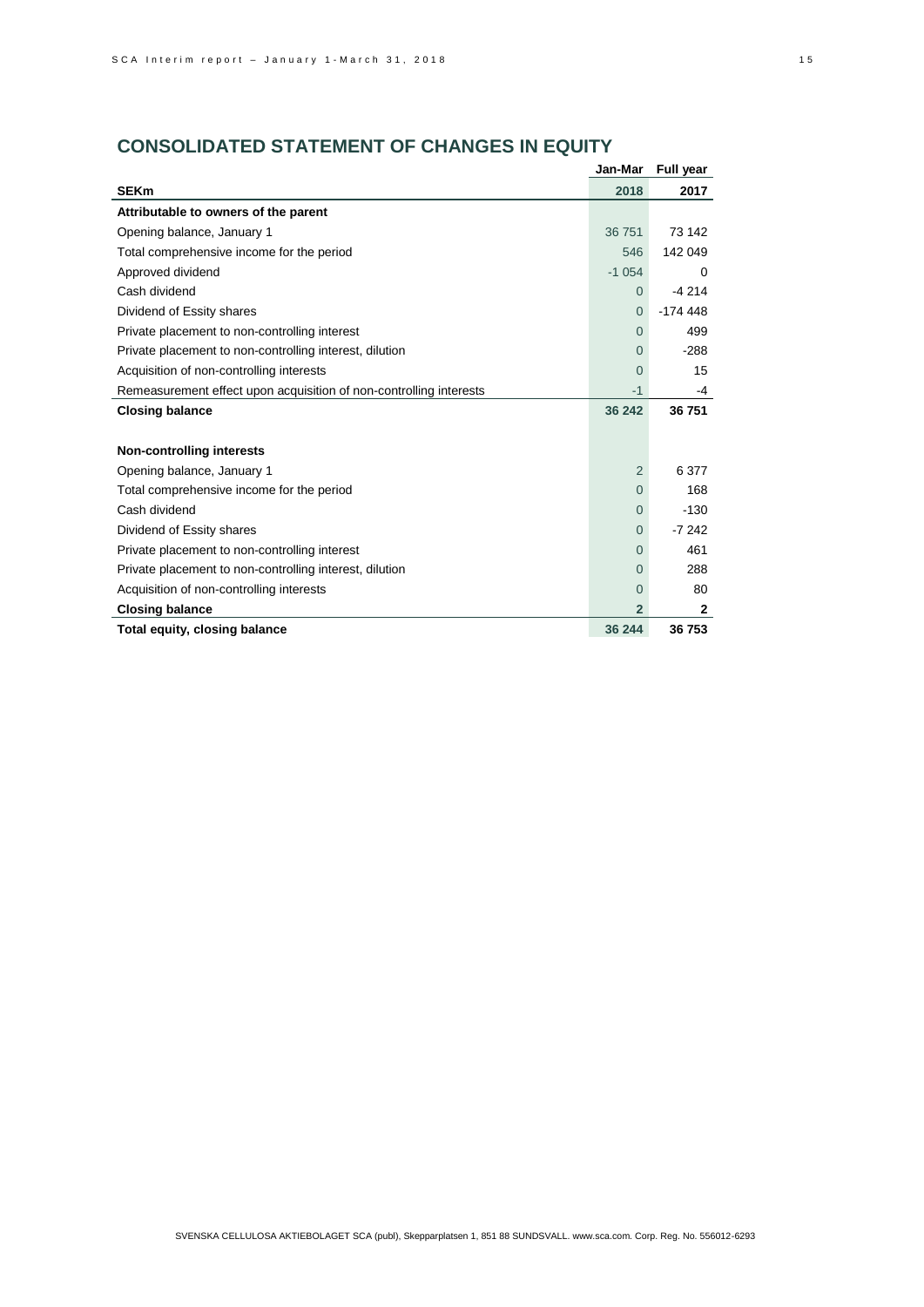|                                                                                 | Jan-Mar        |         |
|---------------------------------------------------------------------------------|----------------|---------|
| <b>SEKm</b>                                                                     | 2018           | 2017    |
| <b>Operating activities</b>                                                     |                |         |
| Profit before tax, continuing operations                                        | 890            | 462     |
| Adjustment for non-cash items <sup>1</sup>                                      | $-65$          | 68      |
| Paid tax                                                                        | $-6$           | $-1$    |
| Cash flow from continuing operations before changes in working capital          | 819            | 529     |
| Cash flow from changes in working capital                                       |                |         |
| Change in inventories                                                           | $-75$          | 55      |
| Change in operating receivables                                                 | $-380$         | $-394$  |
| Change in operating liabilities                                                 | 289            | -15     |
| Cash flow from operating activities                                             | 653            | 175     |
|                                                                                 |                |         |
| <b>Investing activities</b>                                                     |                |         |
| Acquisitions                                                                    | $-19$          | 0       |
| <b>Divestments</b>                                                              | $\Omega$       | $-1$    |
| Current capital expenditures, net                                               | $-76$          | $-126$  |
| Strategic capital expenditures in non-current assets                            | $-634$         | $-515$  |
| Repayment of loans from external parties                                        | $\overline{0}$ | 131     |
| Cash flow from investing activities                                             | $-729$         | -511    |
| <b>Financing activities</b>                                                     |                |         |
| Loans raised                                                                    | 5 6 2 6        | 0       |
| Change, receivable from operations held for distribution to owners              | $\Omega$       | 928     |
| Amortization of loans                                                           | $-5596$        | $-245$  |
| Transactions with owners                                                        | $\Omega$       | $-211$  |
|                                                                                 | 31             | 472     |
| Cash flow from financing activities                                             |                |         |
| Net cash flow for the period                                                    | $-45$          | 136     |
| Cash and cash equivalents at the beginning of the period, continuing operations | 538            | 238     |
| Translation differences in cash and cash equivalents                            | 13             | -1      |
| Cash and cash equivalents at the end of the period                              | 506            | 373     |
|                                                                                 |                |         |
| Cash flow from operating activities per share SEK, continuing operations        | 0,93           | 0,25    |
| Depreciation/amortization and impairment of non-current assets                  | 286            | 299     |
| Fair-value measurement of forest assets                                         | $-226$         | $-231$  |
| Gains/loss on assets sales and swaps of assets                                  | $-25$          | 0       |
| Payments related to efficiency progams already recognized                       | $-1$           | $-4$    |
| Other<br>Total                                                                  | $-99$<br>$-65$ | 4<br>68 |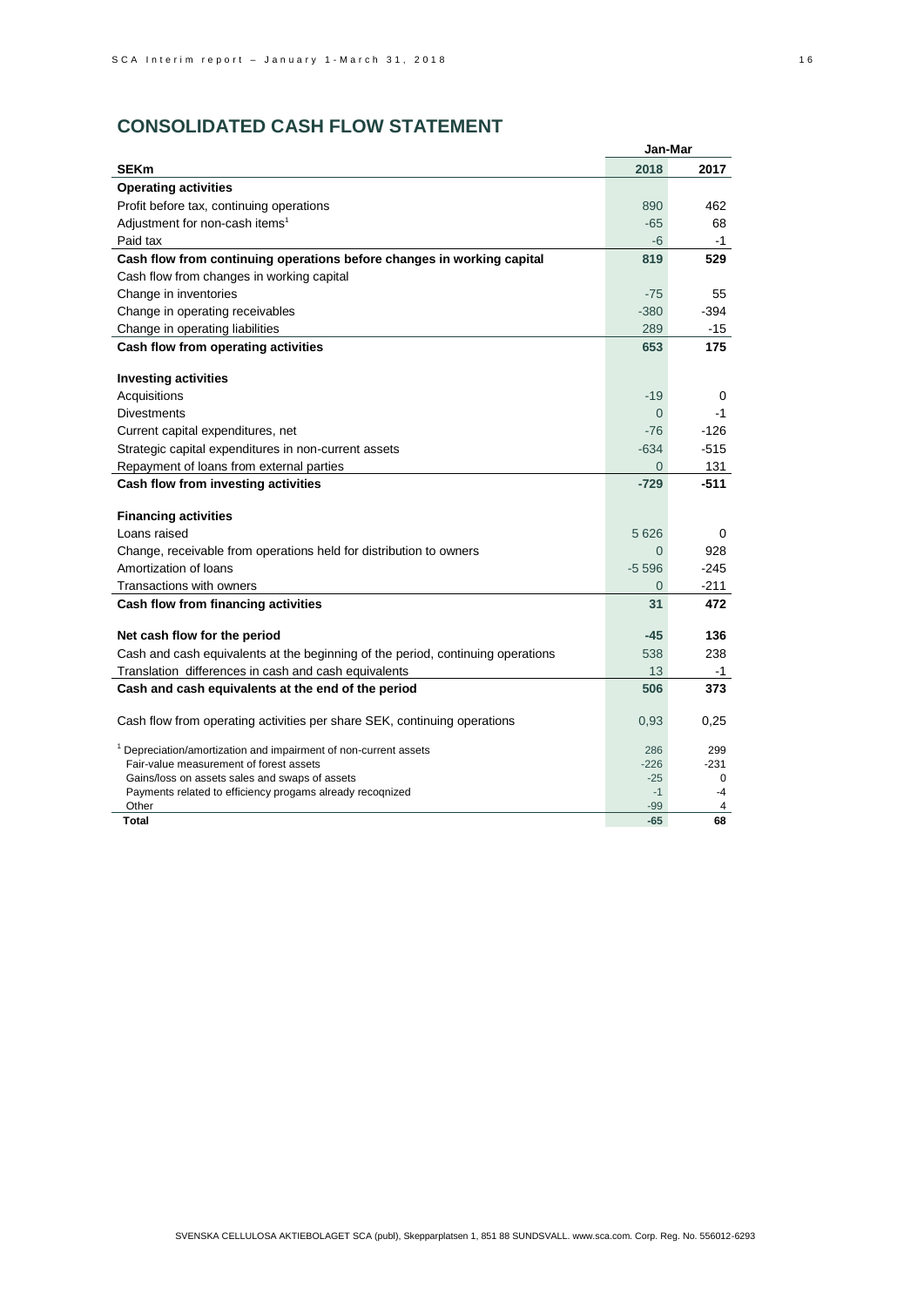## **INCOME STATEMENT PARENT COMPANY**

|                                                                | Jan-Mar |       |  |
|----------------------------------------------------------------|---------|-------|--|
| <b>SEKm</b>                                                    | 2018    | 2017  |  |
| Other operating income                                         | 62      | 55    |  |
| Other operating expenses                                       | $-42$   | -41   |  |
| Personnel expenses                                             | $-30$   | -9    |  |
| Operating profit before depreciations and write-downs (EBITDA) | $-10$   | 5     |  |
| Depreciations and write-downs                                  | $-18$   | $-18$ |  |
| <b>Operating profit</b>                                        | $-28$   | $-13$ |  |
| Financial items                                                | 38      | $-14$ |  |
| <b>Profit before tax</b>                                       | 10      | $-27$ |  |
| Untaxed reserve and Tax                                        | 6       | -27   |  |
| Profit for the period                                          | 16      | -54   |  |

Other operating income was mainly related to remuneration for the granting of felling rights for the Parent Company's forest land.

As of January 1, 2018, the Parent Company has changed its method of measurement of financial derivatives from historical cost to fair value, in order to comply with IFRS 9. The impact of this change on profit or loss at March 31, 2018 is a reduction in financial items of SEK 20m. In the balance sheet at March 31, 2018, financial non-current assets increased by SEK 68m, current assets by SEK 297m and current liabilities by SEK 377m. Equity decreased SEK 12m, which is the result of the change in profit or loss at March 31, 2018 (SEK -19m) and an adjustment of the opening balance from the previous fiscal year (SEK +7m, see below).

The change in method of measurement of financial derivatives from historical cost to fair value has entailed an adjustment of the comparative year. The change had no material impact on profit or loss at March 31, 2017. In the balance sheet at December 31, 2017, financial non-current assets increased by SEK 46m, current assets by SEK 128m, current liabilities by SEK 166m, provisions by SEK 1m and equity by SEK 7m, corresponding to the change in profit or loss at December 31, 2017.

## **BALANCE SHEET PARENT COMPANY**

| <b>SEKm</b>                              | March 31, 2018 | December 31, 2017 |
|------------------------------------------|----------------|-------------------|
| Intangible and tangible assets           | 8,349          | 8,365             |
| Financial non-current assets             | 4,829          | 4,941             |
| <b>Total non-current assets</b>          | 13,178         | 13,306            |
| Total current assets                     | 15,681         | 15,674            |
| <b>Total assets</b>                      | 28,859         | 28,980            |
|                                          |                |                   |
| Restricted equity                        | 11,373         | 11,373            |
| Unrestricted equity                      | 7,196          | 7,181             |
| <b>Total equity</b>                      | 18,569         | 18,554            |
| <b>Provisions</b>                        | 1,601          | 1,607             |
| Non-current liabilities                  | 3,980          | 3,600             |
| <b>Current liabilities</b>               | 4,709          | 5,219             |
| Total equity, provisions and liabilities | 28,859         | 28,980            |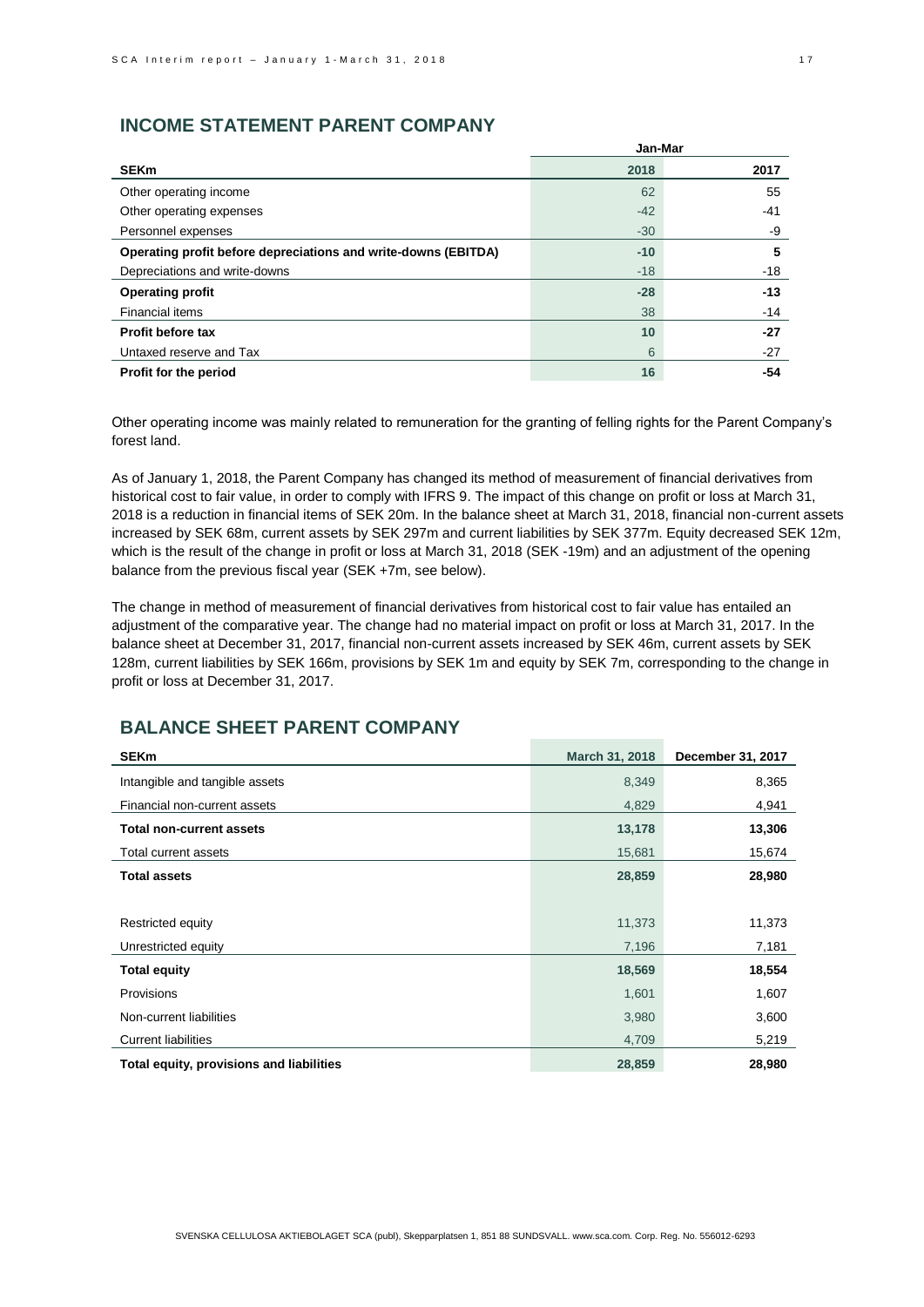# **NOTES**

## **1. ACCOUNTING PRINCIPLES**

This interim report has been prepared in accordance with IAS 34 and recommendation RFR 1 of the Swedish Financial Reporting Board, and with regards to the Parent Company, RFR 2.

At January 1, 2018, two new accounting standards came into force, IFRS 9 Financial Instruments and IFRS 15 Revenue from Contracts with Customers, which entailed a change in the Group's accounting principles.

IFRS 9 is divided into three areas: Classification and measurement of financial assets and liabilities, impairment and hedge accounting. Classification and measurement took place using the categories stated in IFRS 9 without any significant impact on the balance sheet. The application of an impairment model adapted to the requirements of IFRS 9 resulted in a reduction in equity by about SEK 3m in conjunction with the implementation of the standard. The application of IFRS 9 entailed a revision of the Group's hedging documentation, but the application has had no effect on the Group's financial statements.

No translation effects arose in connection with the implementation of IFRS 15. Equity was not impacted by the transition to the new standard.

Translation differences on trade receivables were previously recognized on the line net sales. As of January 1, 2018, translation differences on trade receivables are recognized as other operating income.

In view of the implementation of IFRS 9, the Parent Company has changed method for the measurement of financial derivatives as of January 1, 2018. Refer to page 17.

For further information on accounting principles applied, refer to SCA's 2017 Annual Report.

## **2. REVENUE FROM CONTRACTS WITH CUSTOMERS**

### **NET SALES BY REGION**

|                       | Jan-Mar |       |  |
|-----------------------|---------|-------|--|
| <b>SEKm</b>           | 2018    | 2017  |  |
| Sweden                | 582     | 547   |  |
| EU excl. Sweden       | 2,869   | 2,577 |  |
| <b>Rest of Europe</b> | 223     | 203   |  |
| Rest of world         | 726     | 645   |  |
| <b>Total Group</b>    | 4,400   | 3,972 |  |

### **3. RISKS AND UNCERTAINTIES**

SCA's risk exposure and risk management are described on pages 50-53 of the 2017 Annual Report. No significant changes have taken place that have affected the reported risks.

## **4. RELATED PARTY TRANSACTIONS**

No transactions took place between SCA and related parties with any material impact on the company's financial position or results.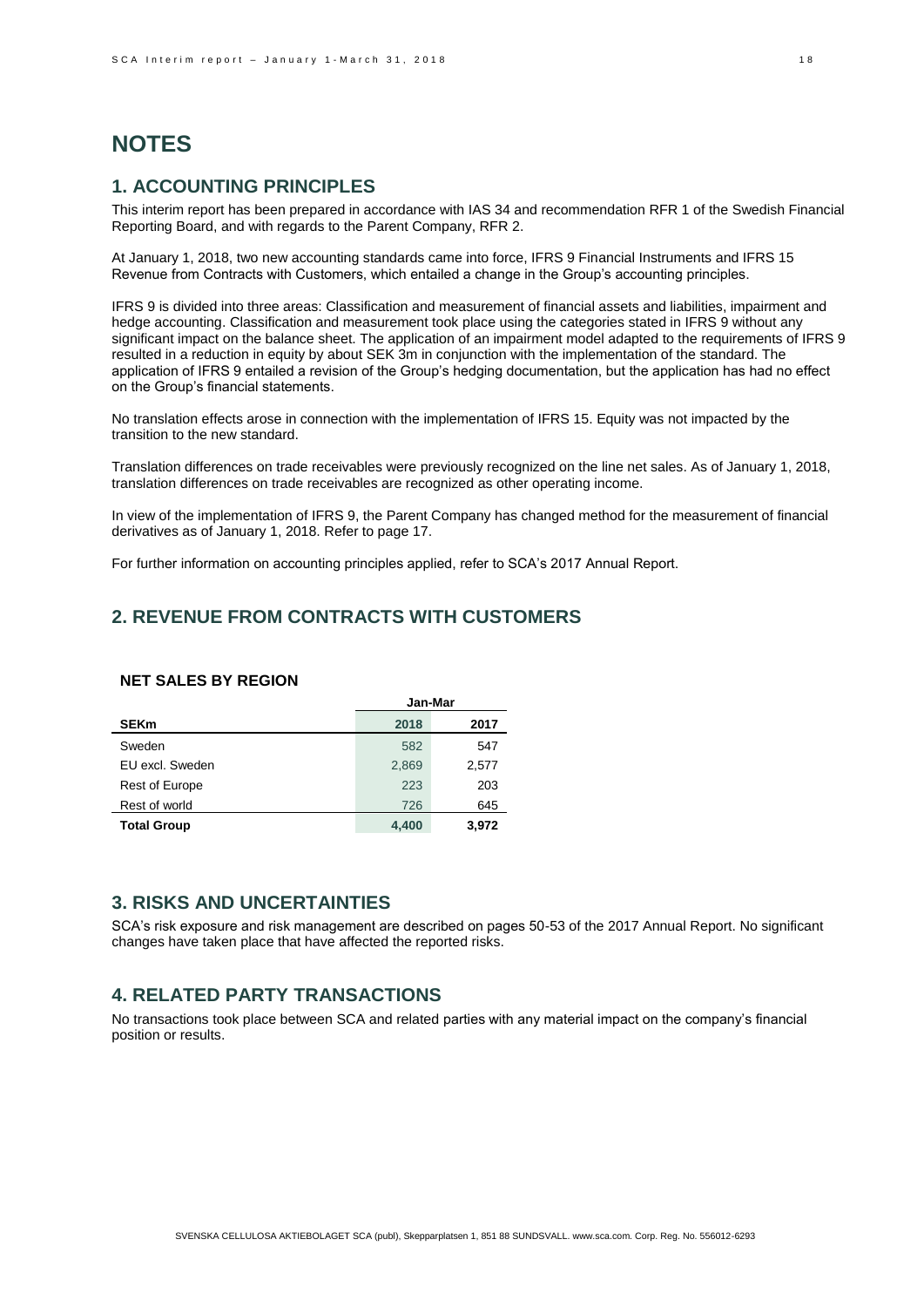## **5. DISCONTINUED OPERATIONS**

SCA distributed the shares in Essity to SCA's shareholders in June 2017. Essity's first day of trading on Nasdaq Stockholm was June 15, 2017 and the closing price was SEK 247.20 for the Class A share and 248.50 for the Class B share. This represents a market capitalization of about SEK 174,448m for Essity. The earnings effect of the distribution was set at the difference between the market value of liabilities at the date of distribution and the net assets distributed through Essity and resulted in an earnings effect of SEK 136,914m in the second quarter of 2017.

#### **EARNINGS TREND**

|                         | Jan-Mar | Jan-Mar |
|-------------------------|---------|---------|
| <b>SEKm</b>             | 2018    | 2017    |
| Net sales               |         | 25,268  |
| <b>Operating profit</b> |         | 2,487   |
| Financial items         |         | $-266$  |
| Profit before tax       |         | 2,221   |
| Tax                     |         | -565    |
| Profit for the period   |         | 1,656   |

## **CASH FLOW STATEMENT**

|                                                   | Jan-Mar | Jan-Mar  |
|---------------------------------------------------|---------|----------|
| <b>SEKm</b>                                       | 2018    | 2017     |
| Cash flow from operating activities               |         | 2.887    |
| Cash flow from investing activities               |         | $-1.123$ |
| Cash flow from financing activities               |         | 24,609   |
| Cash flow for the period, discontinued operations | U       | 26,373   |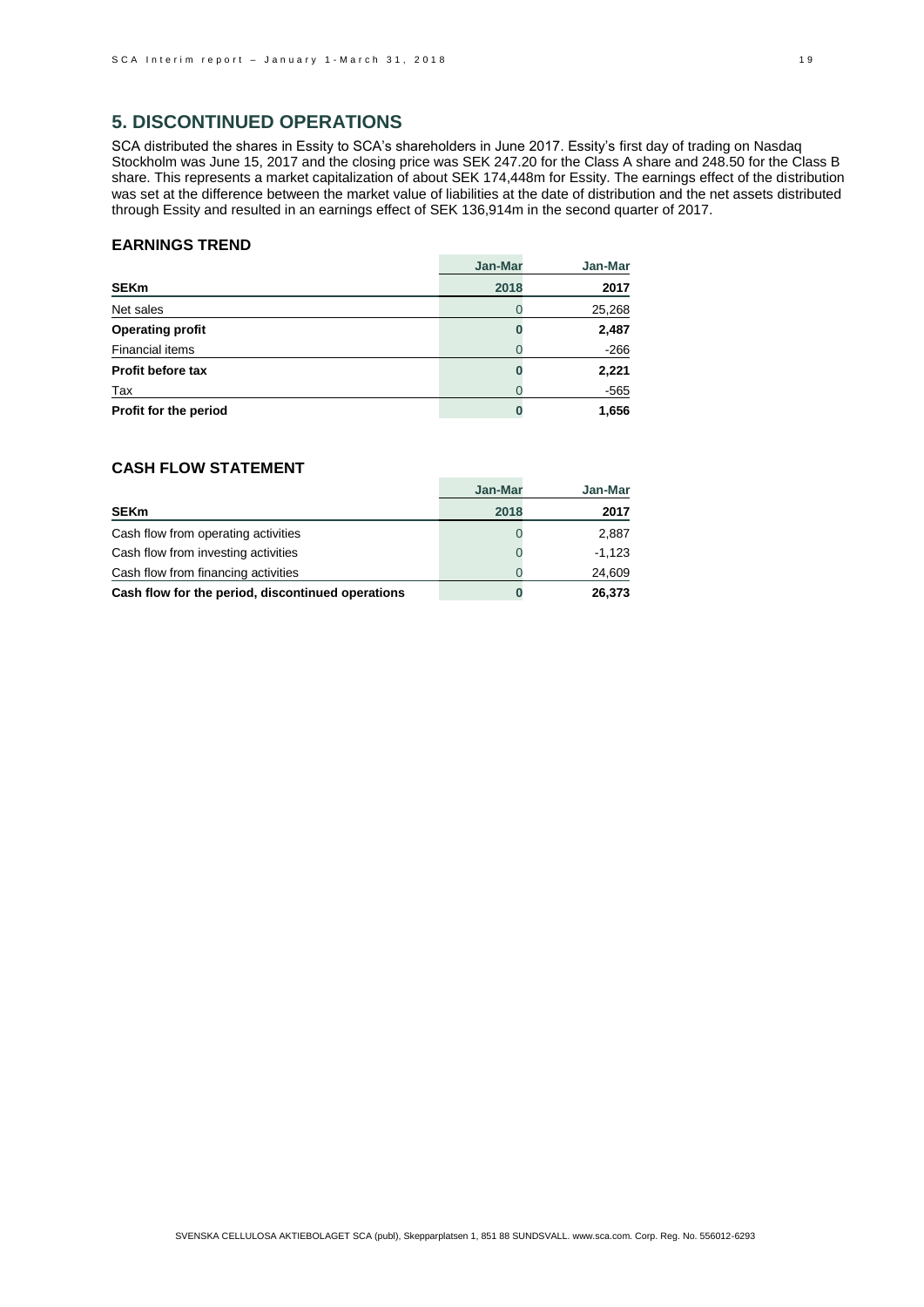## **6. FINANCIAL INSTRUMENTS BY CATEGORY**

| <b>SEKm</b>                                 | Carrying<br>amount<br>in the<br>balance<br>sheet | Measured<br>at fair<br>value<br>through<br>profit or<br>loss | Derivatives<br>used for<br>hedge<br>accounting        | Available-<br>for-sale<br>financial<br>assets | Financial<br>liabilities<br>measured at<br>amortized cost |              | Of which fair value by<br>level |             |
|---------------------------------------------|--------------------------------------------------|--------------------------------------------------------------|-------------------------------------------------------|-----------------------------------------------|-----------------------------------------------------------|--------------|---------------------------------|-------------|
| March 31, 2018                              |                                                  |                                                              |                                                       |                                               |                                                           | $\mathbf{1}$ | $\overline{2}$                  | 3           |
|                                             |                                                  |                                                              |                                                       |                                               |                                                           |              |                                 |             |
| <b>Derivatives</b>                          | 191                                              | $\mathbf{1}$                                                 | 190                                                   |                                               |                                                           | 149          | 42                              |             |
| Non-current financial assets                | 20                                               |                                                              |                                                       | 20                                            |                                                           |              |                                 | 20          |
| <b>Total assets</b>                         | 211                                              | $\mathbf{1}$                                                 | 190                                                   | 20                                            | $\bf{0}$                                                  | 149          | 42                              | 20          |
|                                             |                                                  |                                                              |                                                       |                                               |                                                           |              |                                 |             |
| Derivatives                                 | 189                                              | 57                                                           | 132                                                   |                                               |                                                           |              | 189                             |             |
| <b>Current financial liabilities</b>        | 5,238                                            |                                                              |                                                       |                                               | 5,238                                                     |              |                                 |             |
| Non-current financial liabilities           | 4,063                                            |                                                              |                                                       |                                               | 4,063                                                     |              |                                 |             |
| <b>Total liabilities</b>                    | 9,490                                            | 57                                                           | 132                                                   | $\bf{0}$                                      | 9,301                                                     | $\mathbf{0}$ | 189                             | $\bf{0}$    |
| <b>SEKm</b>                                 | Carrying<br>amount<br>in the<br>balance<br>sheet | Measured<br>at fair<br>value<br>through<br>profit or<br>loss | <b>Derivatives</b><br>used for<br>hedge<br>accounting | Available-<br>for-sale<br>financial<br>assets | Financial<br>liabilities<br>measured at<br>amortized cost |              | Of which fair value by<br>level |             |
| December 31, 2017                           |                                                  |                                                              |                                                       |                                               |                                                           | $\mathbf{1}$ | 2                               | 3           |
| Derivatives<br>Non-current financial assets | 166<br>20                                        | 22                                                           | 144                                                   | 20                                            |                                                           | 74           | 92                              | 20          |
| <b>Total assets</b>                         | 186                                              | 22                                                           | 144                                                   | 20                                            | 0                                                         | 74           | 92                              | 20          |
|                                             |                                                  |                                                              |                                                       |                                               |                                                           |              |                                 |             |
| <b>Derivatives</b>                          | 9                                                | 5                                                            | 4                                                     |                                               |                                                           | 4            | 5                               |             |
| <b>Current financial liabilities</b>        | 3,493                                            |                                                              |                                                       |                                               | 3,493                                                     |              |                                 |             |
| Non-current financial liabilities           | 3,675                                            |                                                              |                                                       |                                               | 3,675                                                     |              |                                 |             |
| <b>Total liabilities</b>                    | 7,177                                            | 5                                                            | 4                                                     | 0                                             | 7,168                                                     | 4            | 5                               | $\mathbf 0$ |

The fair value of trade receivables, other current and non-current receivables, cash and cash equivalents, and the fair value of trade payables is estimated to be equal to their carrying amount. The total fair value of current and non-current financial liabilities was SEK 9,327m (7,178). The value of electricity derivatives is based on published prices in an active market. Other financial instruments are marked-to-market, based on prevailing currency and interest rates on the balance sheet date. The fair value of debt instruments is determined using valuation models, such as discounting future cash flows at quoted market rates for the respective maturity.

# **7. CONTINGENT LIABILITIES AND PLEDGED ASSETS**

| <b>Contingent liabilities</b> |                | Parent            | Group          |                   |
|-------------------------------|----------------|-------------------|----------------|-------------------|
| <b>SEKm</b>                   | March 31, 2018 | December 31, 2017 | March 31, 2018 | December 31, 2017 |
|                               |                |                   |                |                   |
| Guarantees for subsidiaries   | 577            | 564               | 577            | 564               |
| Other contingent liabilities  | 258            | 238               | 336            | 315               |
| <b>Total</b>                  | 835            | 802               | 913            | 879               |
| <b>Pledged assets</b>         |                |                   |                |                   |
| SEKm                          | March 31, 2018 | December 31, 2017 | March 31, 2018 | December 31, 2017 |
| Chattel mortgages             | 20             | 20                | 20             | 20                |
| Other                         | $\Omega$       | $\blacksquare$    | $\Omega$       |                   |
| <b>Total</b>                  | 20             | 20                | 20             | 20                |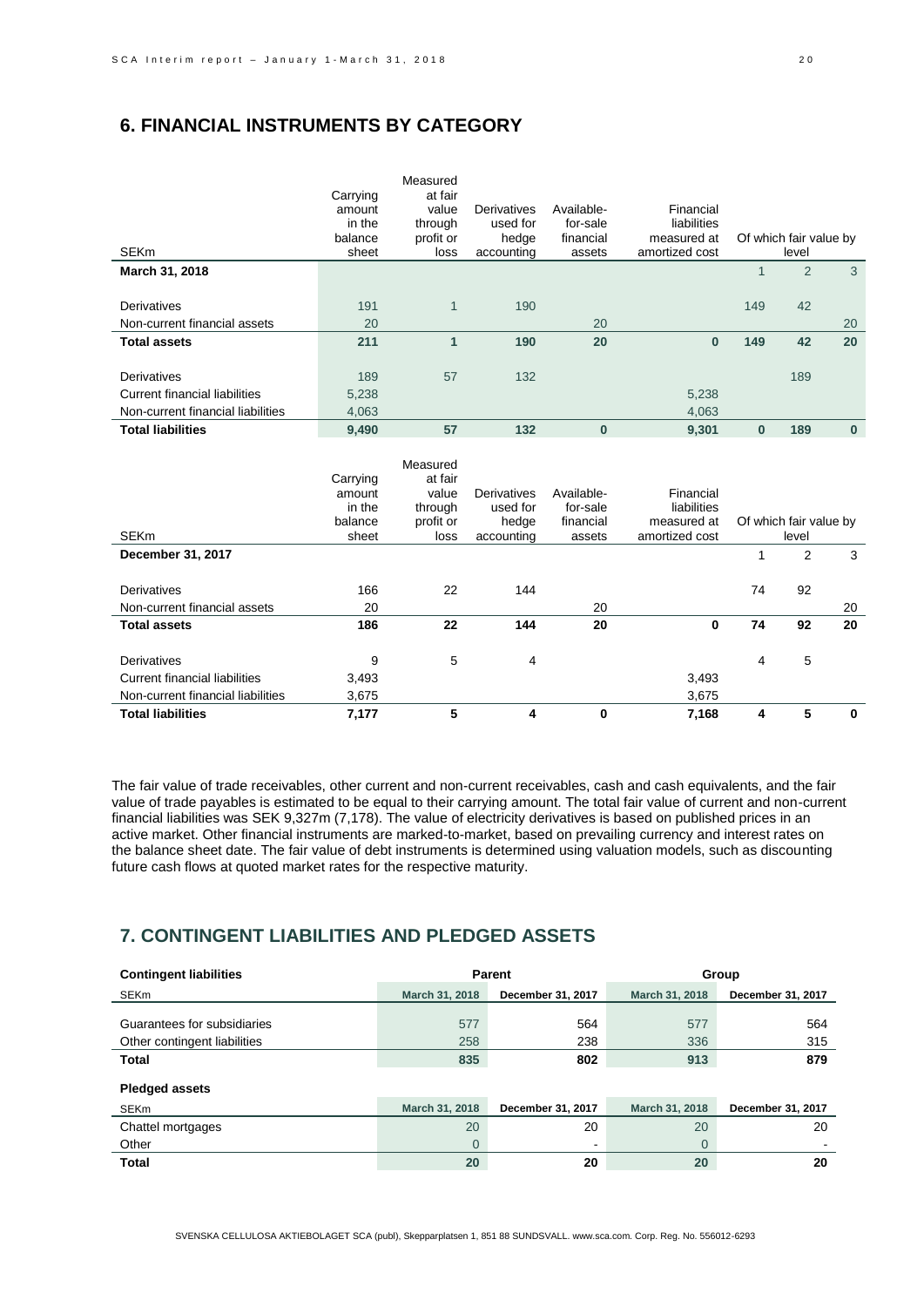## **8. RECONCILIATION OF ALTERNATIVE PERFORMANCE MEASURES**

For definitions of alternative performance measures, refer to SCA's 2017 Annual Report, page 77.

| <b>OPERATING CASH FLOW</b>                                | Quarter |        |        | Jan-Mar | <b>Full year</b> |
|-----------------------------------------------------------|---------|--------|--------|---------|------------------|
|                                                           | 2018:1  | 2017:1 | 2017:4 | 2018    | 2017             |
| <b>EBITDA</b><br>Change in value in biological assets and | 1,175   | 797    | 1.078  | 1,175   | 3,648            |
| other non cash flow items                                 | $-253$  | $-223$ | $-100$ | $-253$  | $-503$           |
| <b>Operating cash surplus</b>                             | 922     | 574    | 978    | 922     | 3,145            |
| Change in working capital                                 | $-159$  | $-354$ | 96     | $-159$  | $-143$           |
| Current capital expenditures, net                         | $-76$   | $-126$ | $-220$ | $-76$   | $-638$           |
| Other operating cash flow                                 | $-96$   | -9     | $-12$  | $-96$   | $-91$            |
| Operating cash flow                                       | 591     | 85     | 842    | 591     | 2,273            |

## **BALANCE SHEET STRUCTURE**

| <b>SEKm</b>                                | March 31, 2018 | December 31, 2017 |
|--------------------------------------------|----------------|-------------------|
| <b>Biological assets</b>                   | 31 593         | 31 386            |
| Deferred tax relating to biological assets | $-6950$        | $-6905$           |
| Biological assets, net of deferred tax     | 24 643         | 24 481            |
| Working capital                            | 3 0 2 5        | 2861              |
| Other capital employed                     | 15 832         | 15 377            |
| <b>Total capital employed</b>              | 43 500         | 42719             |

### **CAPITAL EMPLOYED**

| <b>SEKm</b>                                   |          | March 31, 2018 December 31, 2017 |
|-----------------------------------------------|----------|----------------------------------|
| Total assets                                  | 58.757   | 56.711                           |
| -Financial receivables                        | $-2.473$ | $-1.577$                         |
| -Non-current non-interest bearing liabilities | $-8,609$ | $-8.497$                         |
| -Current non-interest bearing liabilities     | $-4.175$ | $-3.918$                         |
| Capital employed                              | 43,500   | 42,719                           |

**Contract Contract** 

**Contract Contract** 

## **WORKING CAPITAL**

| <b>SEKm</b>                                       |          | March 31, 2018 December 31, 2017 |
|---------------------------------------------------|----------|----------------------------------|
| Inventories                                       | 3,559    | 3,460                            |
| Accounts receivable                               | 2,638    | 2,299                            |
| Other working capital related current receivables | 746      | 694                              |
| Accounts payable                                  | $-2,860$ | $-2,900$                         |
| Other working capital related current liabilities | $-1,266$ | $-977$                           |
| Adjustments <sup>1</sup>                          | 208      | 285                              |
| <b>Working capital</b>                            | 3,025    | 2,861                            |
| <sup>1</sup> Adjustments                          |          |                                  |
| Other current receivables, green certificates     | $-20$    | -35                              |
| Accounts payable, strategic capital expenditures  | 191      | 317                              |
| Other current liabilities, emission rights        | 37       | 3                                |
|                                                   | 208      | 285                              |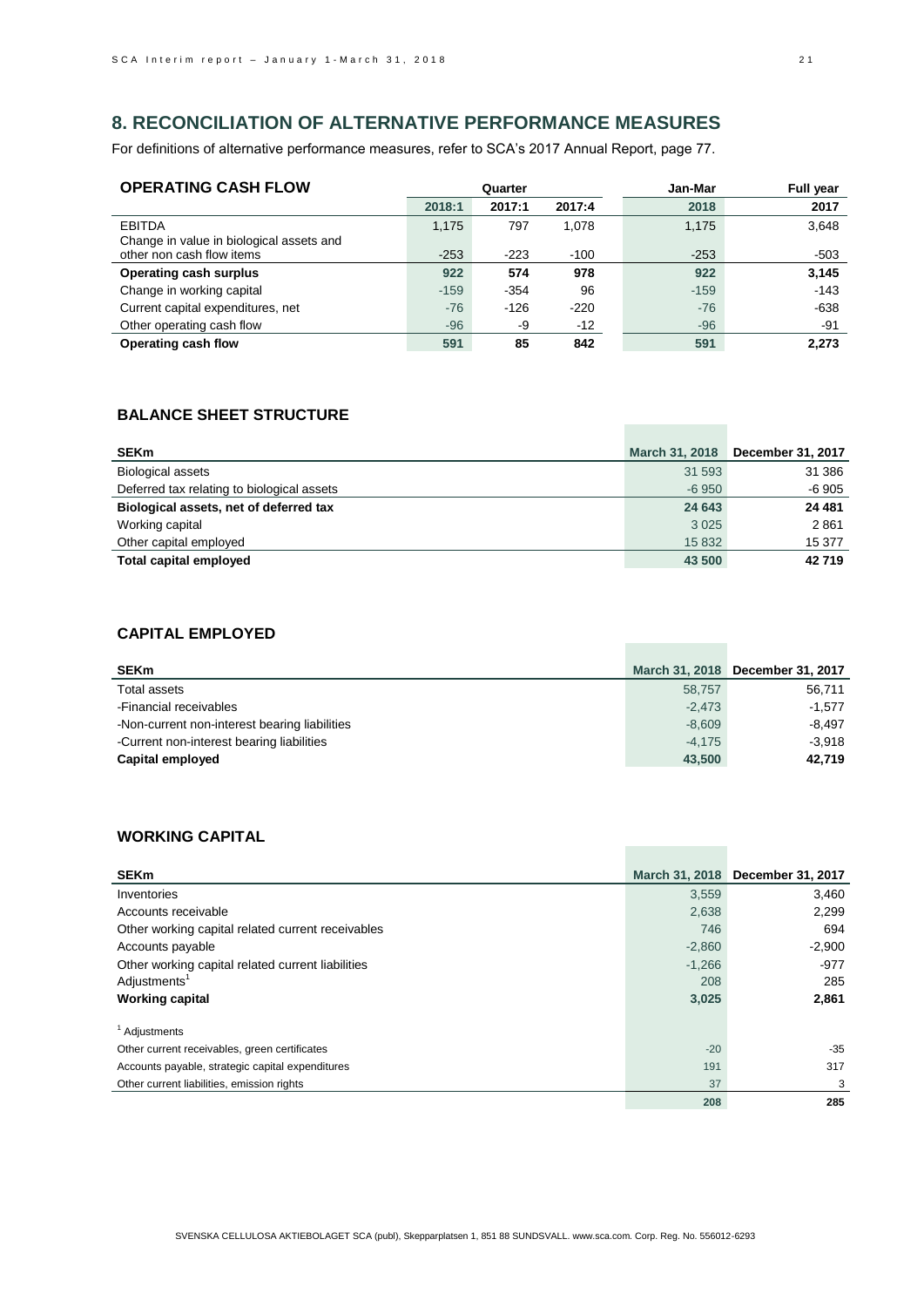## **NET DEBT**

| <b>SEKm</b>                       |          | March 31, 2018 December 31, 2017 |
|-----------------------------------|----------|----------------------------------|
| Surplus in funded pension plans   | 885      | 1.002                            |
| Non-current financial assets      | 28       | 28                               |
| Current financial assets          | 1,054    | 9                                |
| Cash and cash equivalents         | 506      | 538                              |
| <b>Financial receivables</b>      | 2,473    | 1,577                            |
|                                   |          |                                  |
| Non-current financial liabilities | 4,063    | 3,675                            |
| Provisions for pensions           | 407      | 366                              |
| Current financial liabilities     | 5,259    | 3,502                            |
| <b>Financial liabilities</b>      | 9,729    | 7,543                            |
| Net debt                          | $-7,256$ | $-5,966$                         |

## **9. KEY FIGURES**

|                           | Quarter |        |        | Jan-Mar | Full year |      |
|---------------------------|---------|--------|--------|---------|-----------|------|
| Percent                   | 2018:1  | 2017:1 | 2017:4 | 2018    | 2017      | 2017 |
| <b>MARGINS</b>            |         |        |        |         |           |      |
| <b>EBITDA</b> margin      | 26.7    | 20.1   | 25.4   | 26.7    | 20.1      | 21.9 |
| Operating margin          | 20.2    | 12.5   | 18.5   | 20.2    | 12.5      | 15.1 |
| Net margin                | 15.9    | 9.1    | 14.0   | 15.9    | 9.1       | 11.2 |
|                           |         |        |        |         |           |      |
| Adjusted EBITDA margin    | 26.7    | 20.3   | 25.4   | 26.7    | 20.3      | 22.6 |
| Adjusted operating margin | 20.2    | 12.8   | 18.5   | 20.2    | 12.8      | 15.7 |

|                                                                                          | Jan-Mar    |            | Full year  |
|------------------------------------------------------------------------------------------|------------|------------|------------|
| <b>RETURN ON CAPITAL EMPLOYED</b><br>(ROLLING 12 MONTHS)                                 | 2018       | 2017       | 2017       |
| Return on capital employed, %<br>Adjusted return on capital employed, %                  | 6.9<br>7.1 | 5.7<br>5.4 | 6.1<br>6.3 |
| Industrial return on capital employed, %                                                 | 12.4       | 8.1        | 10.1       |
| Industrial return on capital employed, excluding<br>the ongoing investment in Ostrand, % | 16.8       | 9.0        | 13.1       |

|                          | Jan-Mar | <b>Full year</b>         |        |
|--------------------------|---------|--------------------------|--------|
| <b>CAPITAL STRUCTURE</b> | 2018    | 2017                     | 2017   |
| Capital employed, SEKm   | 43,500  | 40,813                   | 42,719 |
| Net debt, SEKm           | 7,256   |                          | 5,966  |
| Net debt/EBITDA          | 1.8     | $\blacksquare$           | 1.6    |
|                          |         |                          |        |
| Equity, SEKm             | 36,244  | $\blacksquare$           | 36,753 |
| Equity per share, SEK    | 52      | $\overline{\phantom{0}}$ | 52     |
| Net debt/Equity          | 20%     | $\overline{\phantom{0}}$ | 16%    |
|                          |         |                          |        |

|                                               | Jan-Mar |       | <b>Full year</b> |
|-----------------------------------------------|---------|-------|------------------|
| <b>OTHER KEY FIGURES</b>                      | 2018    | 2017  | 2017             |
| Working capital / net sales $\%$ <sup>1</sup> | 17.1%   | 18.4% | 17.7%            |

**<sup>1</sup>**Calculated as an average of working capital for 13 months as a percentage of 12-month rolling net sales

**Contract Contract**